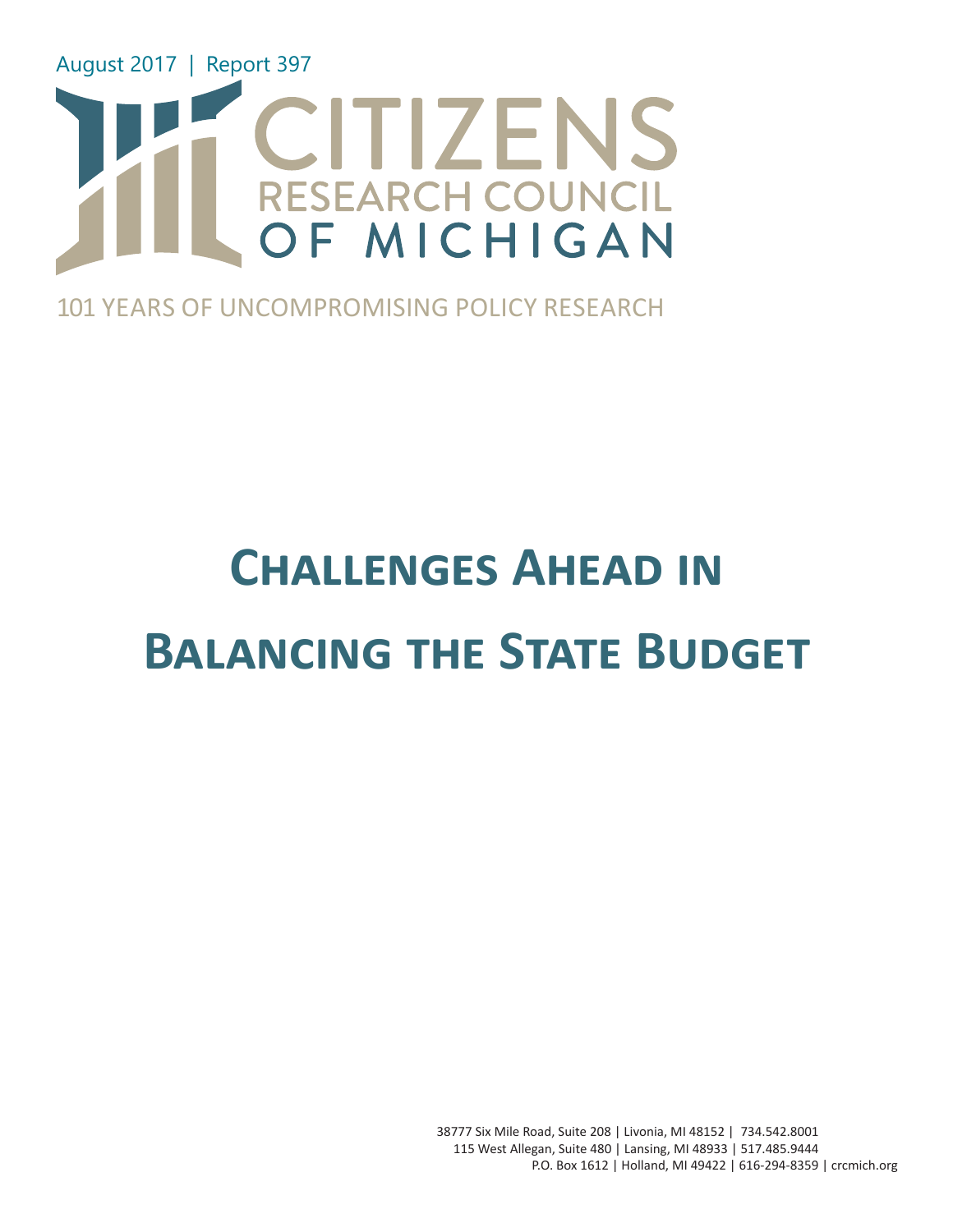### BOARD OF DIRECTORS

**Chair**  Terence M. Donnelly

**Vice Chair**  Aleksandra A. Miziolek

**Treasurer**  Kelly Rossman-McKinney

Laura Appel *Michigan Health & Hospital Association*

Beth A. Bialy *Plante Moran, PLLC*

Michael G .Bickers *PNC Financial Services Group*

Lawrence N. Bluth *Penske Corporation*

Daniel Domenicucci *Ernst & Young LLP*

Terence M. Donnelly *Dickinson Wright PLLC*

Randall W. Eberts *W. E. Upjohn Institute* Sherrie L. Farrell *Dykema*

Richard A. Favor, Jr. *Deloitte*

John J. Gasparovic *BorgWarner, Inc.*

June Summers Haas *Honigman Miller Schwartz and Cohn LLP*

Marybeth S. Howe *Wells Fargo Bank*

Wendy Lewis Jackson *The Kresge Foundation*

William J. Lawrence III *42 North Partners LLC*

Michael P. McGee *Miller, Canfield, Paddock and Stone PLC*

> Marybeth S. Howe *Wells Fargo Bank* Daniel J. Kelly *Deloitte. Retired* David B. Kennedy *Earhart Foundation, Retired*

Mary Kramer

Gordon Krater *Plante & Moran PLLC* William J. Lawrence, III *42 North Partners LLC* Edward C. Levy, Jr. *Edw. C. Levy Co.* Daniel T. Lis *Attorney-At-Law* Daniel Little

*Crain Communications, Inc.*

*University of Michigan-Dearborn*

Alphonse S. Lucarelli *Ernst & Young LLP. Retired*  Michael P. McGee *Miller, Canfield, Paddock and Stone PLC* Anne Mervenne *Mervenne & Co.*

Aleksandra A. Miziolek *Cooper-Standard Holdings Inc.*

*Michigan Technological University*

Glenn D. Mroz

Aleksandra A. Miziolek *Cooper-Standard Holdings Inc.*

Paul R. Obermeyer *Comerica Bank*

## BOARD OF TRUSTEES

**Chair** Eugene A. Gargaro, Jr.

Terence E. Adderley *Kelly Services, Inc.*

Laura Appel *Michigan Health & Hospital Association*

Donald Bachand *Saginaw Valley State University*

Jeffrey D. Bergeron *Ernst & Young LLP. Retired*

Stephanie W. Bergeron *Walsh College*

Beth Chappell *Detroit Economic Club*

Brian M. Connolly *Oakwood Healthcare, Inc., Retired*

Matthew P. Cullen *Rock Ventures LLC*

Stephen R. D'Arcy *Detroit Medical Center*

Richard DeVore *PNC Bank*

Terence M. Donnelly *Dickinson Wright PLLC*

John M. Dunn *Western Michigan University*

David O. Egner *Ralph C. Wilson, Jr. Foundation*

David L. Eisler *Ferris State University*

Fritz Erickson *Northern Michigan University*

David G. Frey *Frey Foundation*

Mark T. Gaffney *Teamsters 214*

Eugene A. Gargaro, Jr. *Manoogian Foundation*

Ralph J. Gerson *Guardian Industries Corporation*

Dan Gilmartin *Michigan Municipal League*

Allan D. Gilmour *Wayne State University, Emeritus*

Alfred R. Glancy III *Unico Investment Group LLC*

Ingrid Gregg *Former Earhart Foundation*

Thomas J. Haas *Grand Valley State University*

Richard C. Hampson *Citizens Bank*

Paul C. Hillegonds *Michigan Health Endowment Fund* Julie Ridenour *Steelcase Foundation*

Jay Rising *Consultant*

Milt Rohwer *TALENT 2025*

Kelly Rossman-McKinney *Truscott Rossman*

Camilo Serna *DTE Energy*

Carolee K. Smith *Consumers Energy*

Christine Mason Soneral *ITC Holdings Corp.*

Kathleen Wilbur *Central Michigan University*

> James M. Nicholson *PVS Chemicals*

> > Don R. Parfet *Apjohn Group LLC*

Philip H. Power *The Center for Michigan*

John Rakolta Jr. *Walbridge*

Milton W. Rohwer *TALENT 2025*

George E. Ross *Central Michigan University*

Kelly Rossman-McKinney *Truscott Rossman*

Nancy M. Schlichting *Henry Ford Health System*

John M. Schreuder *First National Bank of Michigan*

Amanda Van Dusen *Miller, Canfield, Paddock and Stone PLC*

Kent J. Vana *Varnum*

Theodore J. Vogel *CMS Energy Corporation, Retired*

Gail L. Warden *Henry Ford Health System, Emeritus*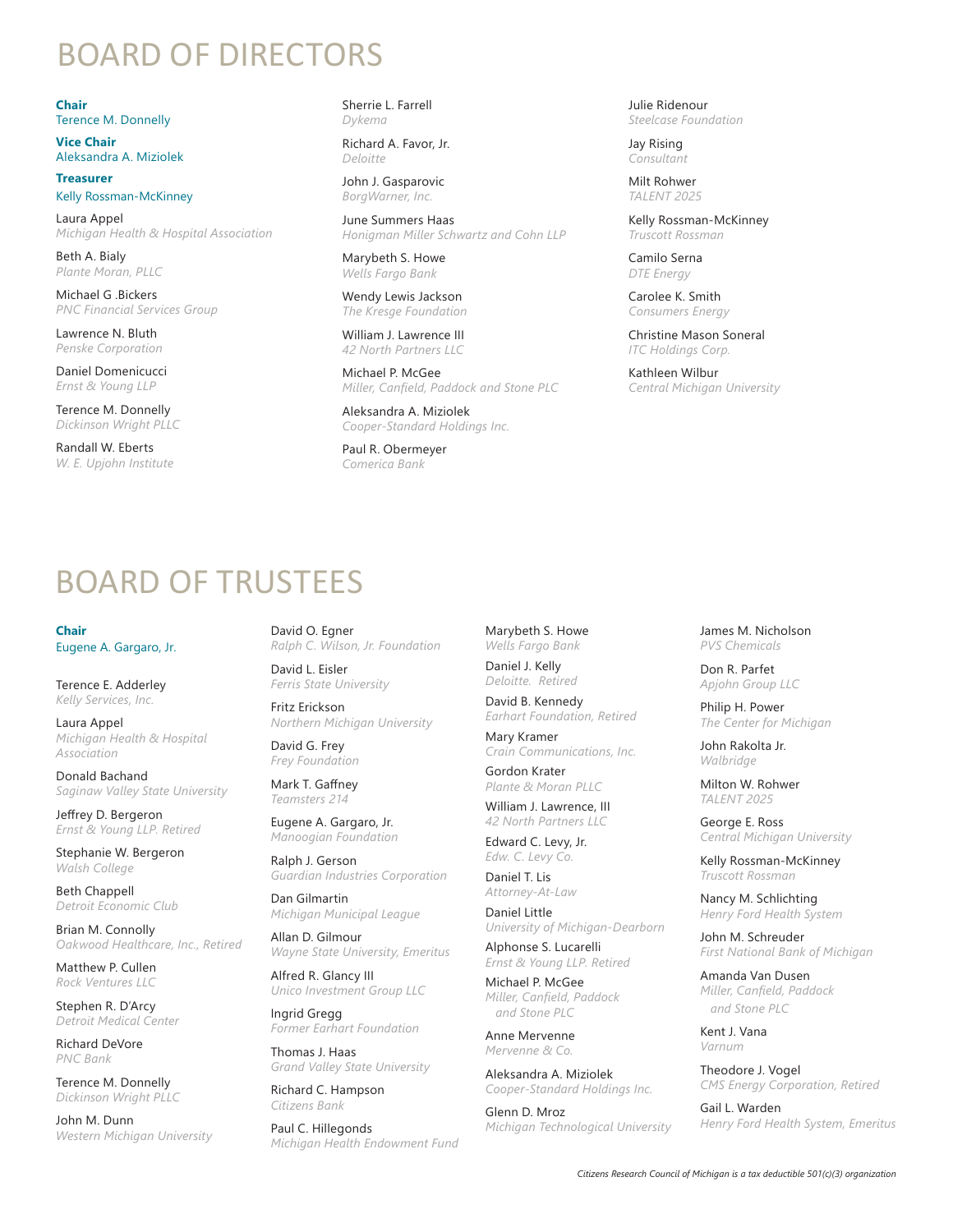### **CHALLENGES AHEAD IN BALANCING THE STATE BUDGET**

#### **Contents**

| <b>Revenue Diversions</b> |
|---------------------------|
|                           |
|                           |
|                           |
|                           |
|                           |
|                           |
|                           |
|                           |
|                           |
|                           |
|                           |
|                           |
|                           |
|                           |
|                           |
|                           |
|                           |
|                           |
|                           |
|                           |
|                           |
|                           |
|                           |
|                           |
|                           |
|                           |
|                           |
|                           |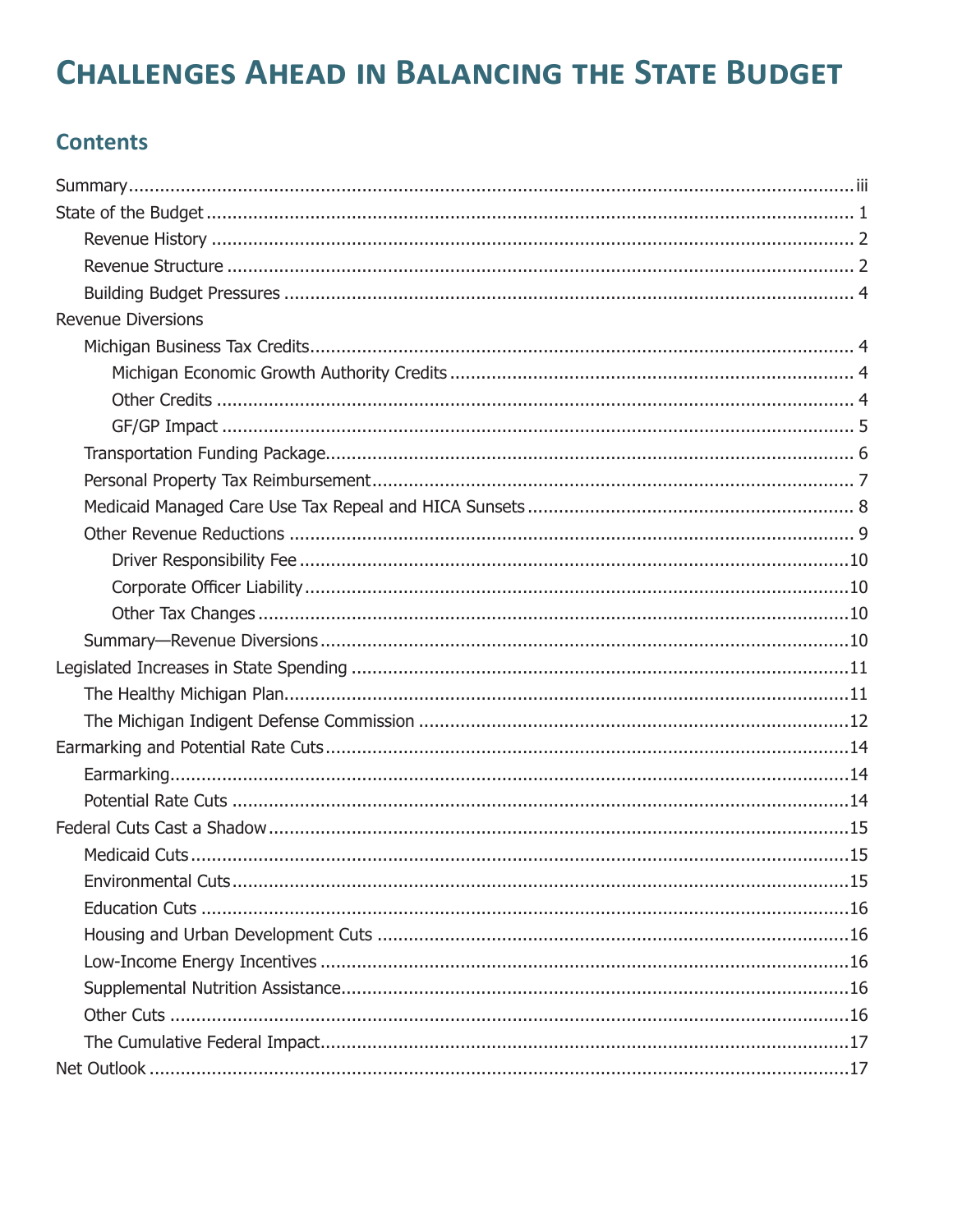### **Charts**

| Chart A  |                                                                                   |  |
|----------|-----------------------------------------------------------------------------------|--|
| Chart 1  |                                                                                   |  |
| Chart 2  |                                                                                   |  |
| Chart 3  |                                                                                   |  |
| Chart 4  | Michigan Inflation-Adjusted Personal Income Tax Collections Per-Unit and National |  |
| Chart 5  |                                                                                   |  |
| Chart 6  |                                                                                   |  |
| Chart 7  | Projected Personal Property Tax Reform Revenue Effect, FY2016-FY2023  8           |  |
| Chart 8  | Net Impact of Personal Property Tax Reform and MEGA Credits, FY2015-2031  9       |  |
| Chart 9  |                                                                                   |  |
| Chart 10 |                                                                                   |  |
|          |                                                                                   |  |

### **Figures**

|  | Figure 1 Phase-In Schedule for Existing Eligible Personal Property under PPT Reform 7 |
|--|---------------------------------------------------------------------------------------|
|--|---------------------------------------------------------------------------------------|

### **Appendices**

Appendix A Cumulative Effect of Revenue Diversions and Healthy Michigan Plan, FY2015-2023......19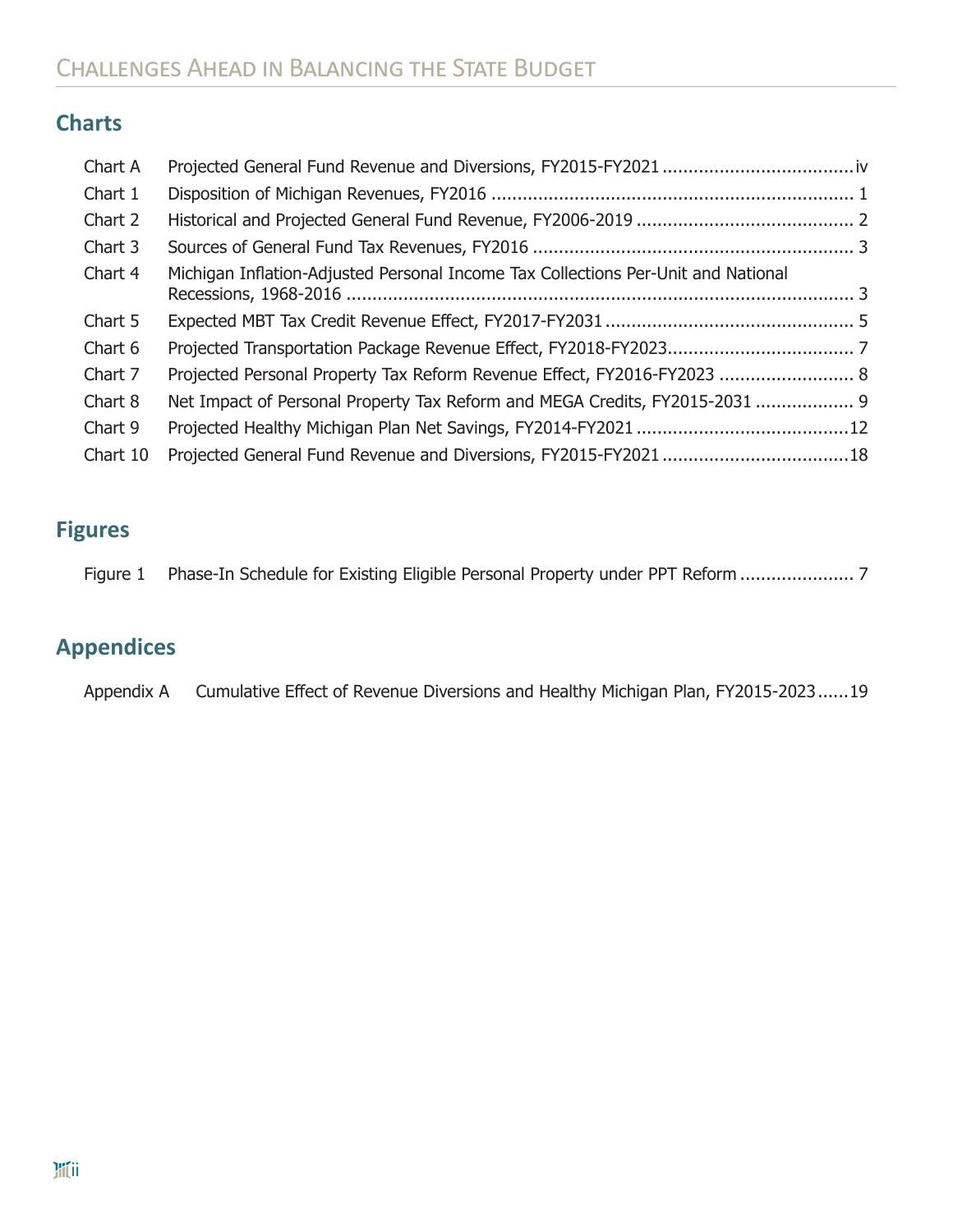### **Challenges Ahead in Balancing the State Budget**

#### **Summary**

#### **In a Nutshell**

- 1. The State of Michigan is facing a new turbulent period despite several years of economic rebound. Tax credits and promises by previous legislatures and the governor to fund roads and personal property tax reimbursement are starting to come due to the tune of \$2 billion a year and possible federal cuts are on the horizon.
- 2. Budget pressures will force the legislature to make tough choices with no future significant unrestricted General Fund revenue sources, and minimal growth of current revenues.
- 3. Michigan could see \$2 to \$5 billion in diversions by FY2022, equal to 20 to 45 percent of the current General Fund budget. Moving into the next decade, this means that Michigan has the potential for a very challenging budget environment.

Although Michigan is rebounding from two major recessions to start the millennium, policy actions that affected future revenues and created new spending obligations are pushing the state budget into a new turbulent period. Many spending decisions that have been kicked down the line by previous legislatures are starting to become due, leading to revenue diversions that total \$2 billion, and will be compounded by a lack of legislative flexibility over revenue sources, potential federal action, and the risk of a recession in the state.

Recent revenue projections show that General Fund growth has plateaued; while nominal revenues are likely to increase slightly in the near term, projected and recent trends in inflation-adjusted revenue show that General Fund/General Purpose (GF/GP) revenue has reached a peak. Revenue reached about \$10 billion in Fiscal Year (FY)2016, and is expected to remain at about that level over the next three years according to the Consensus Revenue Estimating Conference (CREC).

The CREC projects that the economy will continue to grow at its current pace; if the state were to enter a recession, Personal Income Tax revenues could fall anywhere from 5 to 25 percent, which would lower General Fund revenue. With no new significant unrestricted General Fund revenue sources on the horizon, and minimal growth of current revenue sources under strong economic forecasts, the state budget is about to enter a period that will require policymakers to make tough choices.

The diversions include tax credits associated with the

repealed Michigan Business Tax (MBT). These tax credits have tied the state to agreements that lower General Fund revenue by more than half a billion dollars each year, virtually offsetting revenue generated from the main MBT-replacement tax, the Corporate Income Tax. Tax credits from the Michigan Economic Growth Authority (MEGA) and the Brownfield MBT Credit program will have a lasting effect on General Fund revenue beyond 2032, when the last of the MEGA credits expire.

Funds also will be diverted from the General Fund account to the Michigan Transportation Fund for highway spending as part of the recent transportation spending package. Money for infrastructure spending alone will siphon \$600 million per year without any new revenue sources. The transportation package also increased the eligibility for the Homestead Property Tax Credit as a means of lowering the impact of the increase in fuel taxes and registration fees for lower income households, which will lower collections by an additional \$200 million annually.

Recent exemption of certain personal property from the property tax is another significant loss of resources. While local governments lost revenue from these exemptions, the state made the exemption more palatable for local governments by including a provision to reimburse localities for the lost revenue. The School Aid Fund also lost revenue with the exemptions, and that revenue is scheduled to be replaced with General Fund dollars. The net effect of this reform will be a decline in General Fund revenue by nearly \$500 million a year by FY2023.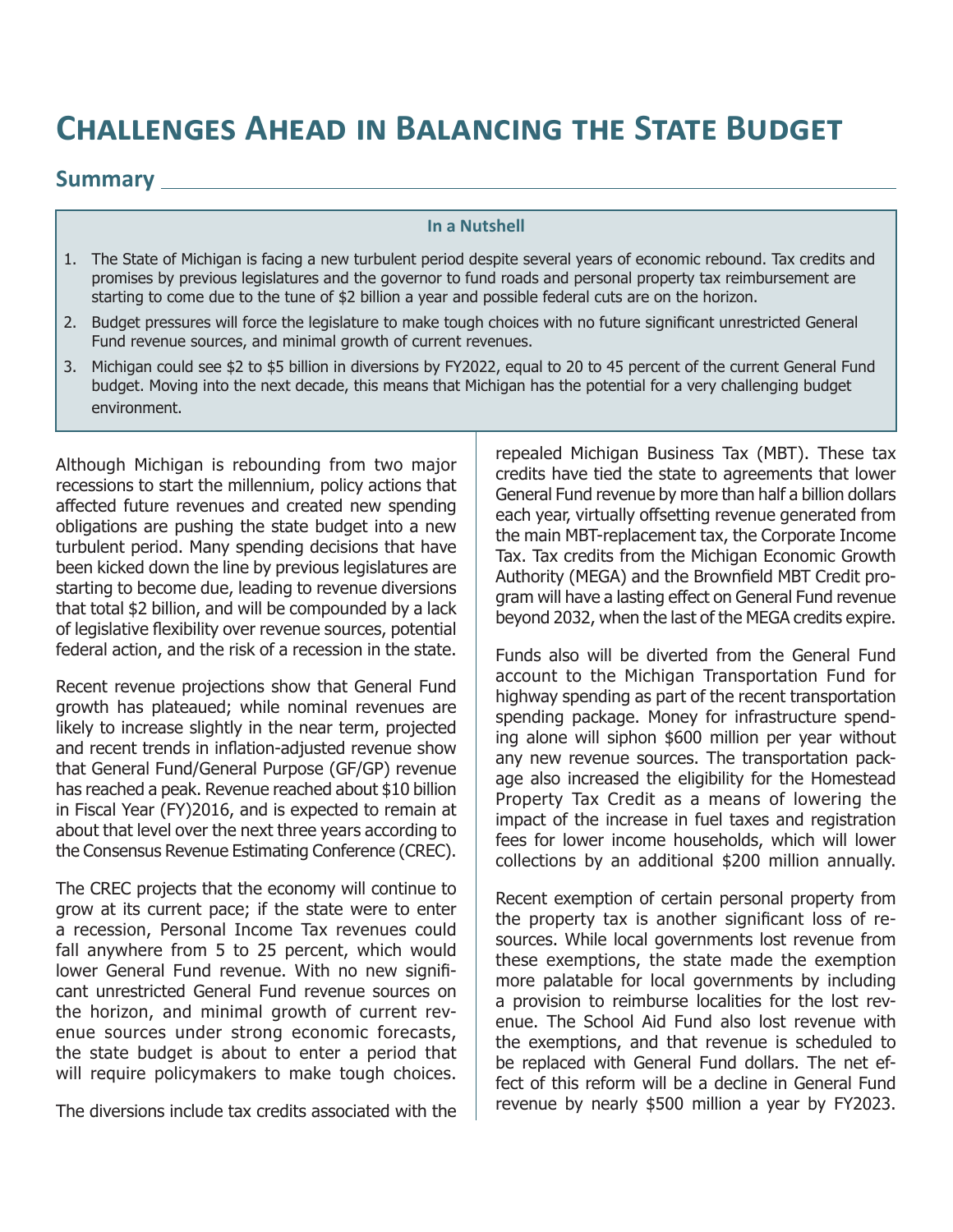Some tax changes will have relatively small revenue effects individually, but are significant when considered as a whole. The state was required by federal law to stop collecting the Use Tax on Medicaid Managed Care Organizations, which will lower General Fund revenue nearly \$200 million in FY2018. The phase-out of the "tax on the difference", a provision where the state taxed the trade-in value of automobiles, will reduce revenue more than \$15 million a year once fully implemented. Exempting data center equipment and over-the-counter drugs from taxation, and diverting taxes on aviation fuel to the State Aeronautics Fund will reduce General Fund revenue by tens of millions when combined.

The sum of all revenue losses and diversions will total more than \$2 billion by FY2023, as **Chart A** shows. This is equivalent to 20 percent of today's General Fund revenue.

With pressure building from new spending and revenue diversions, many state fiscal constraints will limit the decisions legislators can make in the budget process. The state's heavy use of earmarking limits options for managing revenue streams, and legislated reductions in the Personal Income Tax rate and increases in exemptions for the Personal Income Tax could lower revenue even further.

Federal spending cuts could also be on the horizon, including a potential multi-billion dollar change in the funding structure of Medicaid and a Supplemental Nutrition Assistance Program (SNAP, formerly known as the food stamps program) reduction that could increase the cost of the program to the state by more than \$3 billion over the next decade, along with cuts to other programs that provide funding for a wide variety of state services. While these cuts have not been decided on yet, they add another significant level of uncertainty that state policymakers need to consider when making decisions that affect the budget.

When viewed as a whole, the possibility of a decline in General Fund revenue, increase in costs to the system, and decline in federal funding approaches \$5 billion, close to half of the current General Fund budget. Moving in to the next decade, the state has the potential to see a budget environment with a higher demand for funding with a lower level of funding relative to inflation.

#### **Chart A**



Projected General Fund Revenue and Diversions, FY2015-FY2021

Sources: House Fiscal Agency, Senate Fiscal Agency, CREC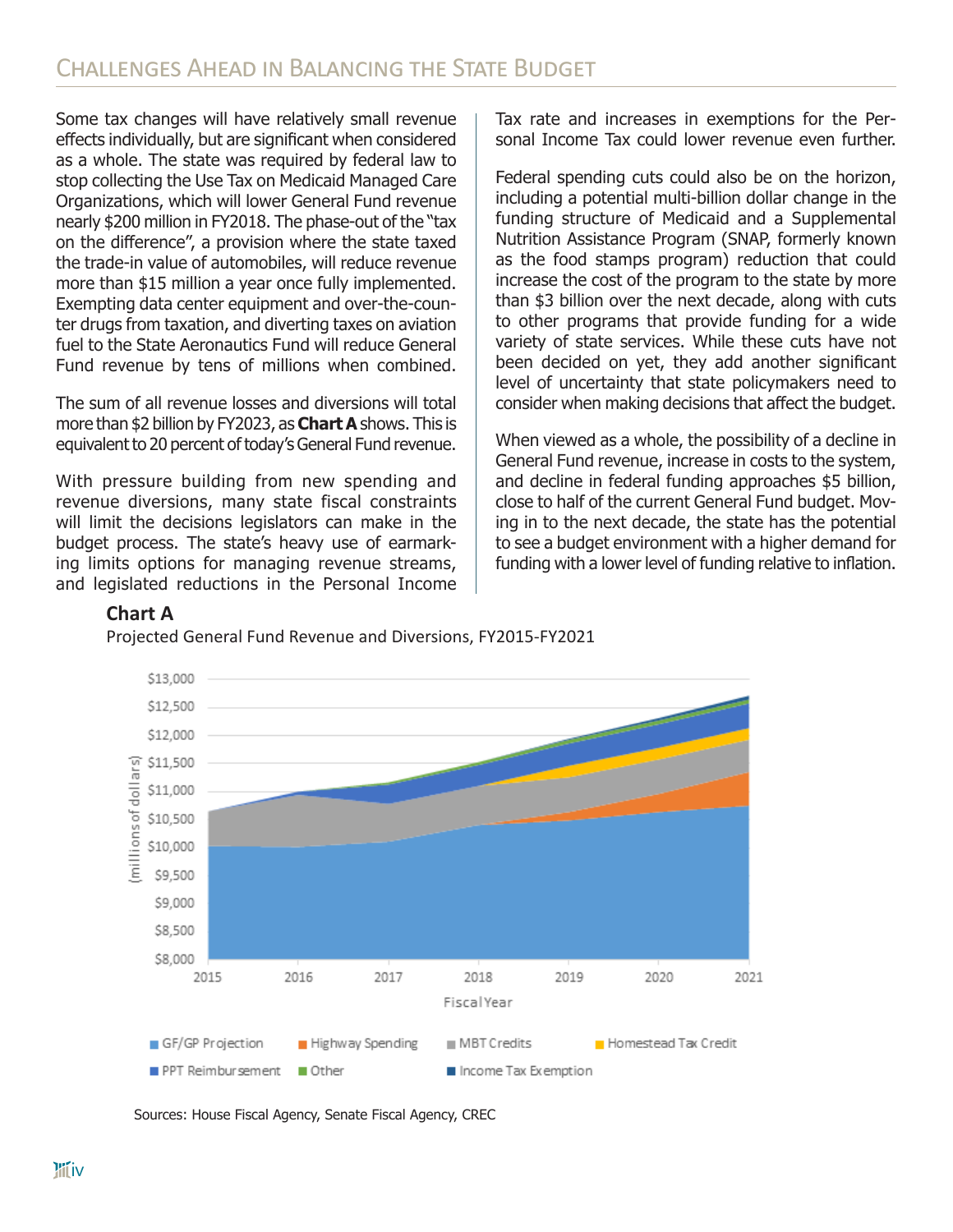### **Challenges Ahead in Balancing the State Budget**

While the State of Michigan's budget situation is not under any immediate pressure, underlying issues have the potential to lead to a significant increase in stressors on the system over the next five years. The recent past shows how quickly the budget situation can change; despite having nearly \$1.3 billion in the Counter Cyclical and Budget Stabilization Fund (BSF) to start the millennium, from Fiscal Year (FY)2001 to FY20031 the state quickly exhausted the BSF to support spending through the beginnings of what became Michigan's prolonged single-state recession.<sup>2</sup>

While the Great Recession (December 2007 through June 2009) is over, the economic outlook shows slow revenue growth on the horizon. Current projections will likely force tradeoffs between long-term program needs and future policy priorities. Even with a growing economy, General Fund revenue declined 1.4 percent from FY2015 to FY2016 when adjusted for inflation, demonstrating the current budgetary vulnerabilities. Even a small decline in revenue growth could drastically change the state's ability to pay for core services,

which would exert pressure on a budget already facing long-term questions. With significant amounts of money earmarked for increases in transportation funding, upcoming changes to the healthcare system, and the lingering impact of tax credits and exemptions, the possibility exists for the state's budget outlook to deteriorate rather quickly.

There is even more reason to worry; the Consensus Revenue Estimating Conference (CREC), a meeting between the House Fiscal Agency (HFA), Senate Fiscal Agency (SFA), and Michigan Department of Treasury, lowered the revenue projections for the General Fund over the next three years at the May 2017 conference. Given that future revenue diversions were already building pressure for the General Fund budget, further tightened expectations could increase the magnitude of those pressures. These factors could, when magnified by an inflexible budget environment and a less than predictable federal budget battle that might reduce the amount of federal funds used to finance state services and programs, create budgetary issues down the road.

#### **State of the Budget**

The total state budget was set at \$56.5 billion for FY2018. Of that, \$13.2 billion was dedicated to the School Aid Fund, \$41.4 billion to the General Fund. Of the money sent to the General Fund, about \$31.3 billion (76 percent) was earmarked (directed to a specific purpose; for example, portions of the Gasoline Tax and Vehicle Registration Fees go to the Michigan Transportation Fund, which is constitutionally required to be spent on road and transit spending). This only left \$10 billion in the General Fund/General Purpose (hereafter referred to as the General Fund) budget in FY2018 (see **Chart 1**). Thus, a relatively small part of the budget is responsible for a majority of discretionary funding decisions.

<sup>2</sup> Economic Outlook and Revenue Estimates for Michigan FY2016- 17 Through FY2018-19, House Fiscal Agency, www.house. mi.gov/hfa/PDF/Revenue Forecast/Economic Outlook and Revenue\_Estimates\_May17.pdf



Source: FY2017-18 Education Omnibus Budget Summary: Conference Report and FY2017-18 General Omnibus Budget Summary: Conference Report, House Fiscal Agency

<sup>1</sup> The state fiscal year runs from October 1 of one year through September 30 of the next year, and is referred to by the calendar year in which the fiscal year ends.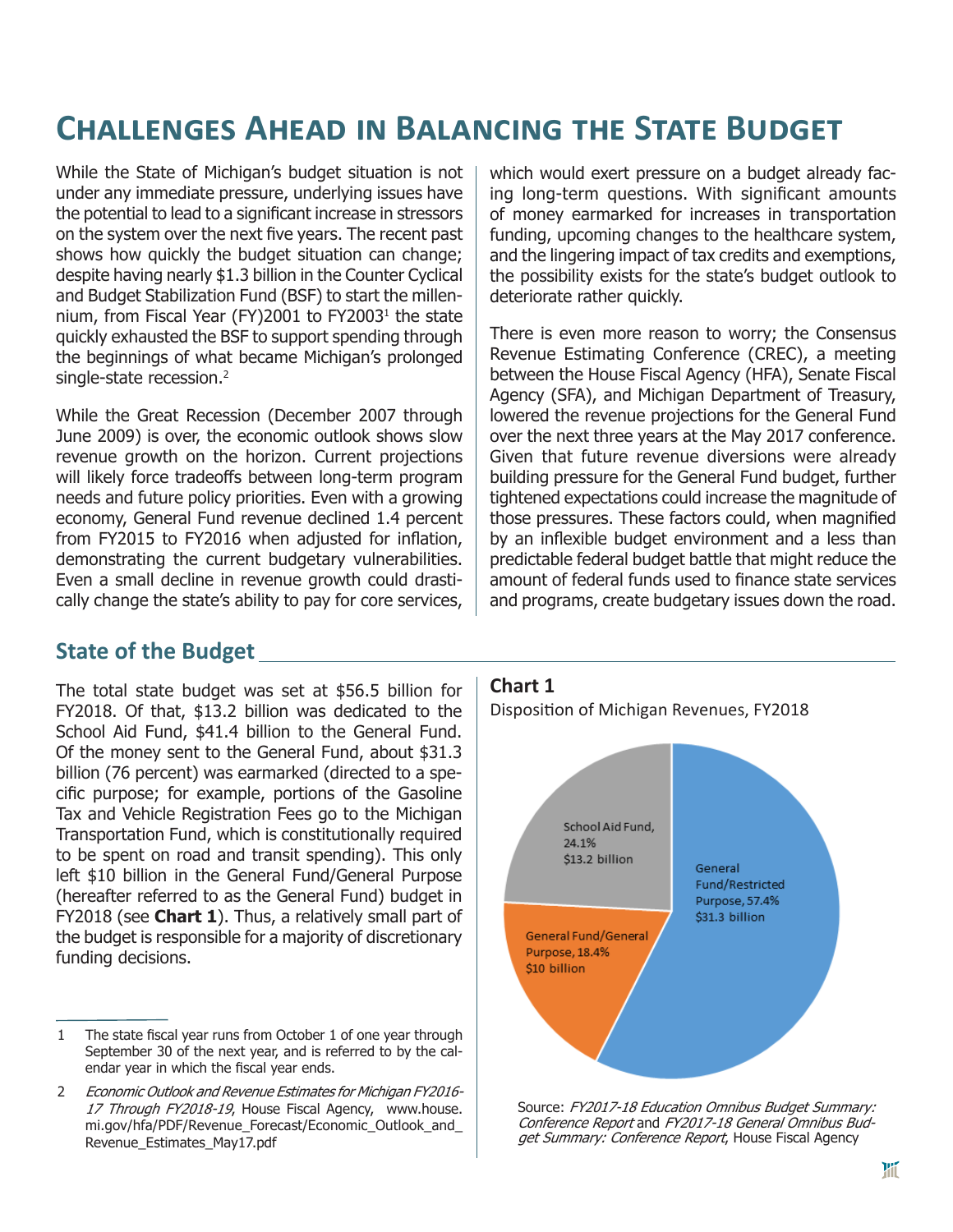#### **Revenue History**

Since the Great Recession, General Fund revenue has seen slow, but mostly stable, nominal growth. After an initial drop of nearly \$2 billion in nominal revenue due to the recession, General Fund revenues rebounded by FY2012 and have grown at a rate of about 3.9 percent per year, reaching a peak of \$10.8 billion in FY2015. **Chart 2** shows the growth of General Fund revenues since FY2006 in both inflation-adjusted and nominal terms. While nominal revenue shows a long-term upward trajectory, when indexed to 2006 inflation levels, revenue growth has yet to fully recover from the recession, and is not expected to reach pre-recession levels over the next few years. A slight decrease in FY2016 revenue has the budget below the pre-recession peak. So while the state has seen an increase in nominal collections for General Fund programs, inflation-adjusted revenue has actually declined overall since FY2008.

#### **Chart 2**





Source: Consensus Revenue Estimating Conference Summaries

This trend is likely to continue into the next few years as the state fiscal agencies expect revenues to increase very slowly in nominal terms. The May 2017 CREC, projected that revenue was likely to increase less than 1.0 percent in FY2017, 2.9 percent in FY2018 and 0.8 percent in in FY2019. These changes represent an

even lower revenue forecast than the previous CREC estimates from January, lowering expected General Fund revenue by \$100 million for FY2019.

#### **Revenue Structure**

General Fund collections overwhelmingly come from the Personal Income Tax (PIT)<sup>3</sup>; in FY2016, 62.8 percent of collections were from the PIT. This is mostly because the PIT is one of the few major revenue sources for which a majority of the revenues are not earmarked; 76.192 percent of its collections flow to General Fund programs. The Use Tax is the second largest collection source, responsible for 11.8 percent of General Fund collections; 65.06 percent of Use Tax collections are deposited in the General Fund. The Corporate Income Tax (CIT) is the third largest source of revenue, responsible for 8.1 percent of total General Fund collections. The Sales Tax is the last of

the major contributors. Only 8.9 percent of Sales Tax collections went to the General Fund budget in FY2016, which means even though more money was collected in total from the Sales Tax than all sources of General Fund revenues except the PIT, it was responsible for 5.9 percent of General Fund collections. **Chart 3** shows the full distribution of General Fund revenue sources.

Because the PIT is responsible for nearly two-thirds of General Fund collections, the General Fund budget is strongly tied to PIT revenue. This makes General Fund revenue particularly vulnerable to changes in the PIT. As PIT revenues are expected to be responsible for the majority of increases in the budget, lower than

3 This section uses collections, rather than net revenue, because the Michigan Business Tax and Single Business Tax count against General Fund net collections; their inclusion would result in the sum of positive revenue sources totaling more than 100 percent.

**2**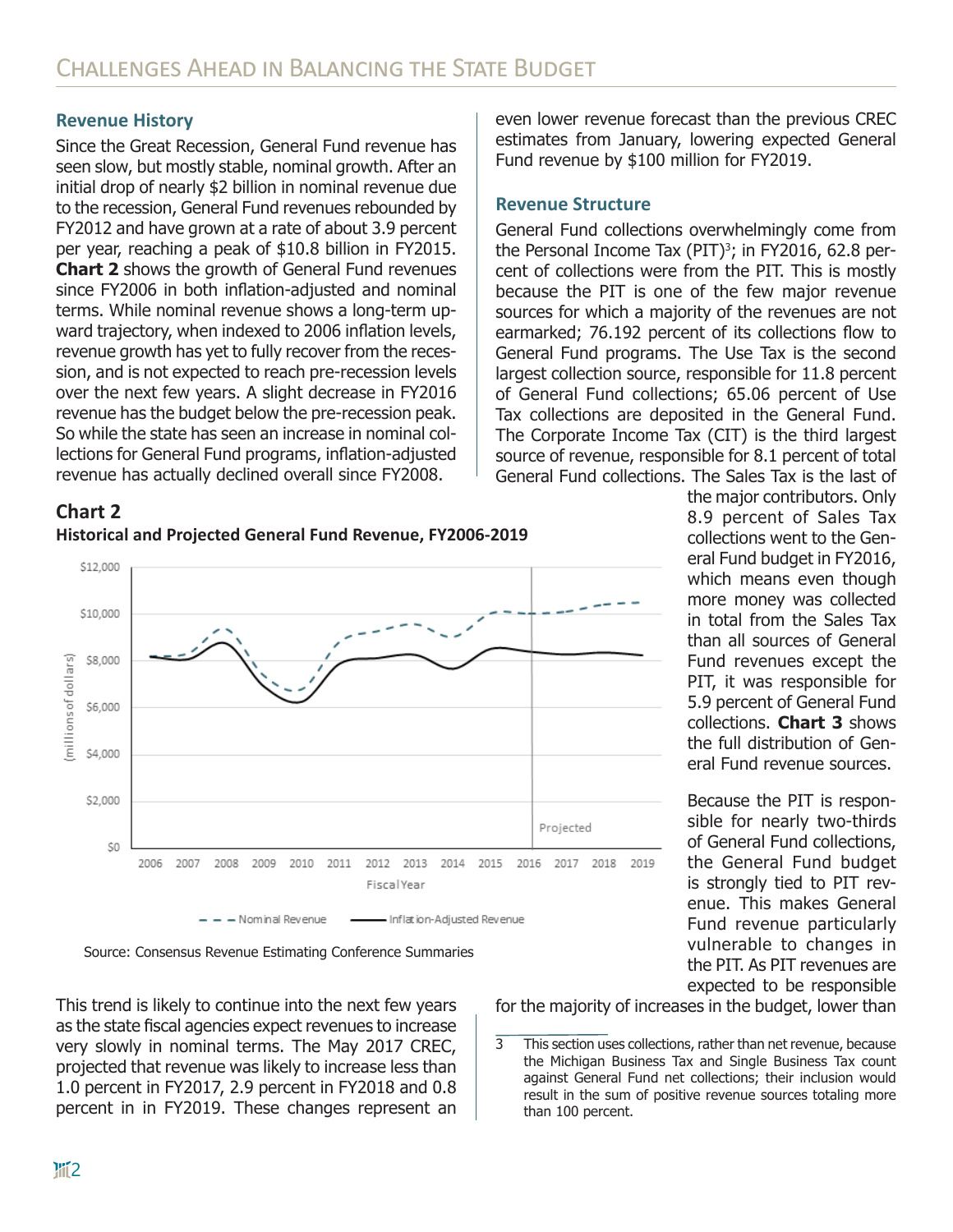#### **Chart 3 Sources of General Fund Tax Revenues, FY2016**



Source: State of Michigan Annual Report of the Treasurer FY2016

**Chart 4** 

#### projected PIT revenues in FY2017 will add pressure to the budget moving forward. The Use

Tax is also expected to decline for FY2017, while all other sources are expected to increase nominally over last year's figures.

Even though the majority of revenue sources are projected to increase, the projected levels of growth are lower than the expected rate of inflation. Once adjusted for projected inflation, revenue will fall from FY2016 values, and remain around FY2006 levels. Based on the CREC projections and recent historical trends, inflation-adjusted General Fund revenues seem to have plateaued.

The close relationship between General Fund revenues and PIT collections also means that recessions can have a large impact on General Fund collections. Since the state's PIT was first adopted in 1968, PIT revenue trends have closely followed economic

conditions. **Chart 4** outlines inflation-adjusted historical collections from the PIT for each percentage point levied, and also shows the start of national recessions.

As **Chart 4** shows, a few recessions had a significant impact on the amount of revenue collected under the PIT. The Great Recession and Michigan's single state recession both demonstrate that a downturn can reduce PIT revenues significantly; from 2008 to 2010, inflation-adjusted per-unit collections fell 25 percent; from 2001 to 2004, after more than a decade of consistent growth in PIT collections, inflation-adjusted per-unit collections fell 19 percent. Declines due to the 1979 energy crisis also caused a significant downturn; from 1979 to 1982, revenues fell 16 percent. Today, a decline of the magnitude of the Great Recession would result in a \$1.7 billion (17 percent) decline in General Fund revenue; one the size of the 1979 energy crisis would equate to a \$1.1 billion (11 percent) General Fund decline today.

Even a more modest economic downturn would still have a sizable effect; adjusted collections after the 1973 oil embargo dropped 13 percent, while adjusted collections from the recession in the early 1990's fell

#### **Michigan Inflation-Adjusted Personal Income Tax Collections Per-Unit and National Recessions, 1968-2016**

\$2,500 \$2,000 millions of dollars) \$1,500 \$1,000 \$500  $\zeta$ -1982<br>1984 994  $8884$ 2.GT 1974 1976 8<br>凹 80 86 988 g g 96 98 8  $\frac{8}{2}$ S 10 Tax Year

Note: The vertical lines indicate the years national recessions began.

Source: State of Michigan CAFRs, Various Years, Federal Reserve Economic Data, and calculations by Citizens Research Council to adjust for inflation and PIT rate using CPI-U data from the Department of Commerce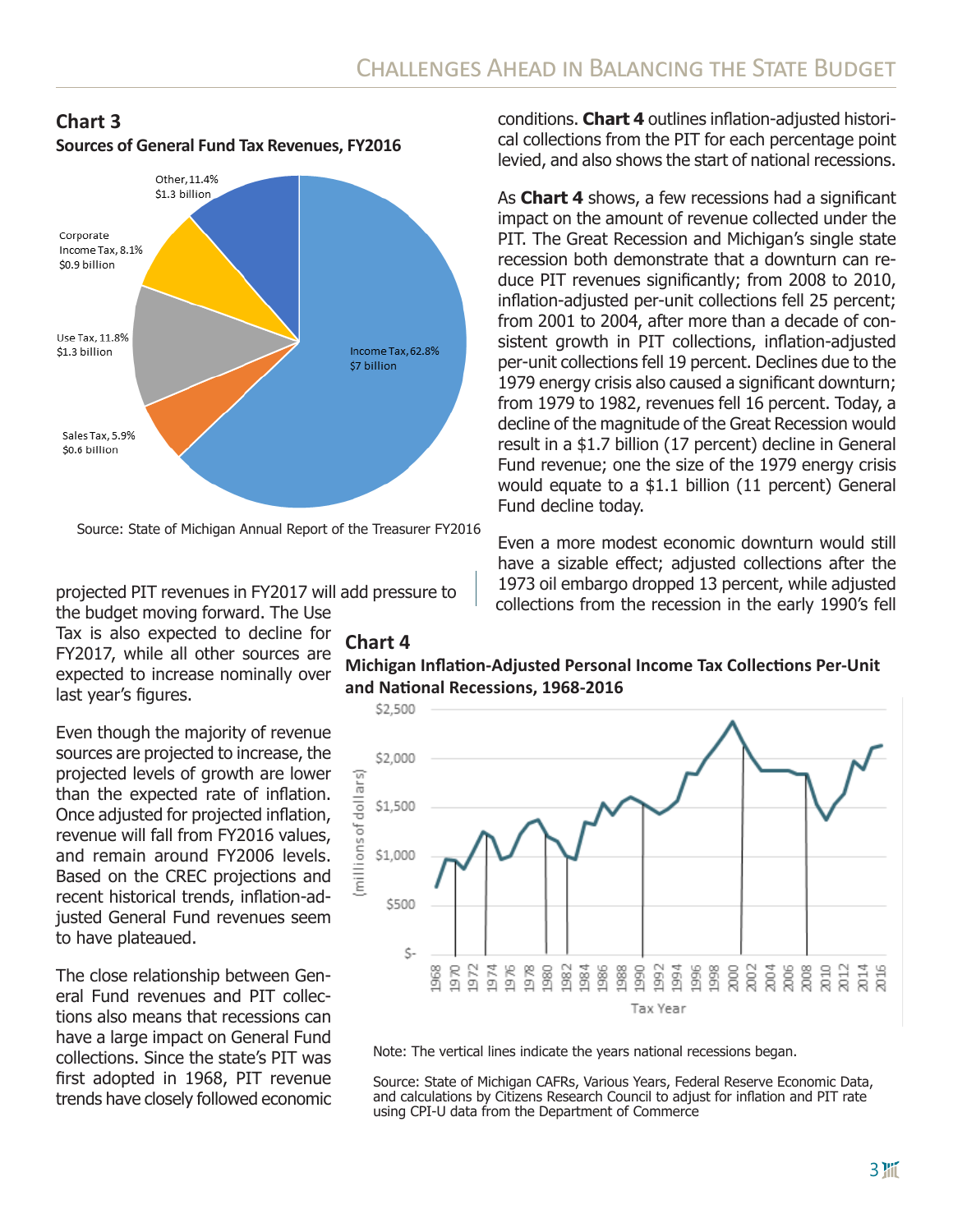6.6 percent. A decline equivalent to that of the early 1990's recession would roughly equate to a \$460 million decline in revenue, or a 4.6 percent decline in total General Fund revenue.

Current projections for General Fund revenue assume continued economic growth. If the state were to enter a recession, these projections would likely overestimate collections in the range of hundreds of millions of dollars.

#### **Building Budget Pressures**

While the state appears to be headed towards a period of economic growth, the lack of expected increases in General Fund revenue could lead to tough choices for the state. Because revenue projections show no growth in inflation-adjusted revenues, budgetary decisions are going to be made in an even tighter budget environment.

Compounding this is a series of revenue diversions that will lower long-term projections for General Fund revenue. As diversions to pre-authorized programs like the PPT reform reimbursement and the transportation funding package ramp up, a revenue situation that is already somewhat restricted could become much more difficult to manage.

#### **Revenue Diversions**

#### **Michigan Business Tax Credits**

Despite enactment of the Corporate Income Tax (CIT) in 2012 as the primary business tax, many companies continue to file their taxes with the state through the Michigan Business Tax (MBT), the tax that the CIT replaced. Companies with existing tax credit agreements may continue filing through the MBT, rather than filing under the new CIT, until all credits are either used or the agreement expires. The existence of these tax credits exerts significant pressure on the budget, as they are refundable credits, meaning if they exceed a corporation's tax liability, the corporation can collect money from the state for the remaining value of that credit.

Michigan Economic Growth Authority Credits The Michigan Economic Growth Authority (MEGA) tax credit program is the tax credit program with the largest impact on General Fund revenue. Prior to January 1, 2012, companies were able to enter into agreements with the state, where the state would provide a refundable tax credit in exchange for that company increasing its investment or job creation efforts in the state. Because these agreements were negotiated with individual businesses, the exact number of jobs or amount of investment varies from agreement to agreement. These agreements are optional for businesses; they can choose whether or not to meet the conditions and apply for the credits. The length of the agreements cannot exceed 20 years; thus, some agreements the state entered into will run through 2032. Because of the time consuming nature of verifying compliance, payments from the program will be made beyond that timeframe.

The amount of credits owed under these agreements is significant. The Michigan Economic Development Corporation reported that over the remaining life of the MEGA tax credit agreements, the state has roughly \$6.4 billion in potential liabilities, and they estimate that roughly \$5 billion of those credits will be claimed by 2032 (in addition to around \$1.3 billion in credits that have not yet been submitted for past years), with the entirety counting against General Fund revenue.<sup>4</sup> These estimates may be on the low side; if job retention credits make a higher portion of the agreements, the projected revenue diversion from MEGA credits claimed could rise by as much as \$3 billion over the lifetime of the agreement, as the compensation costs increase for those particular credits, according to the SFA.<sup>5</sup>

Other Credits Beyond the MEGA tax credits, a few other MBT tax credits will continue to reduce General Fund

<sup>4</sup> MEGA and other Certified Credits 2016 Annual Report, Michigan Department of Treasury and Michigan Strategic Fund, www.michigan.gov/documents/treasury/Section\_941\_FY\_17\_ MEGA\_and\_Other\_Credits\_Report\_545698\_7.pdf

<sup>5</sup> <sup>A</sup> Primer on Certified Credits under the Michigan Business Tax, Senate Fiscal Agency www.senate.michigan.gov/sfa/Publications/Notes/2015Notes/NotesWin15lpcsdz.pdf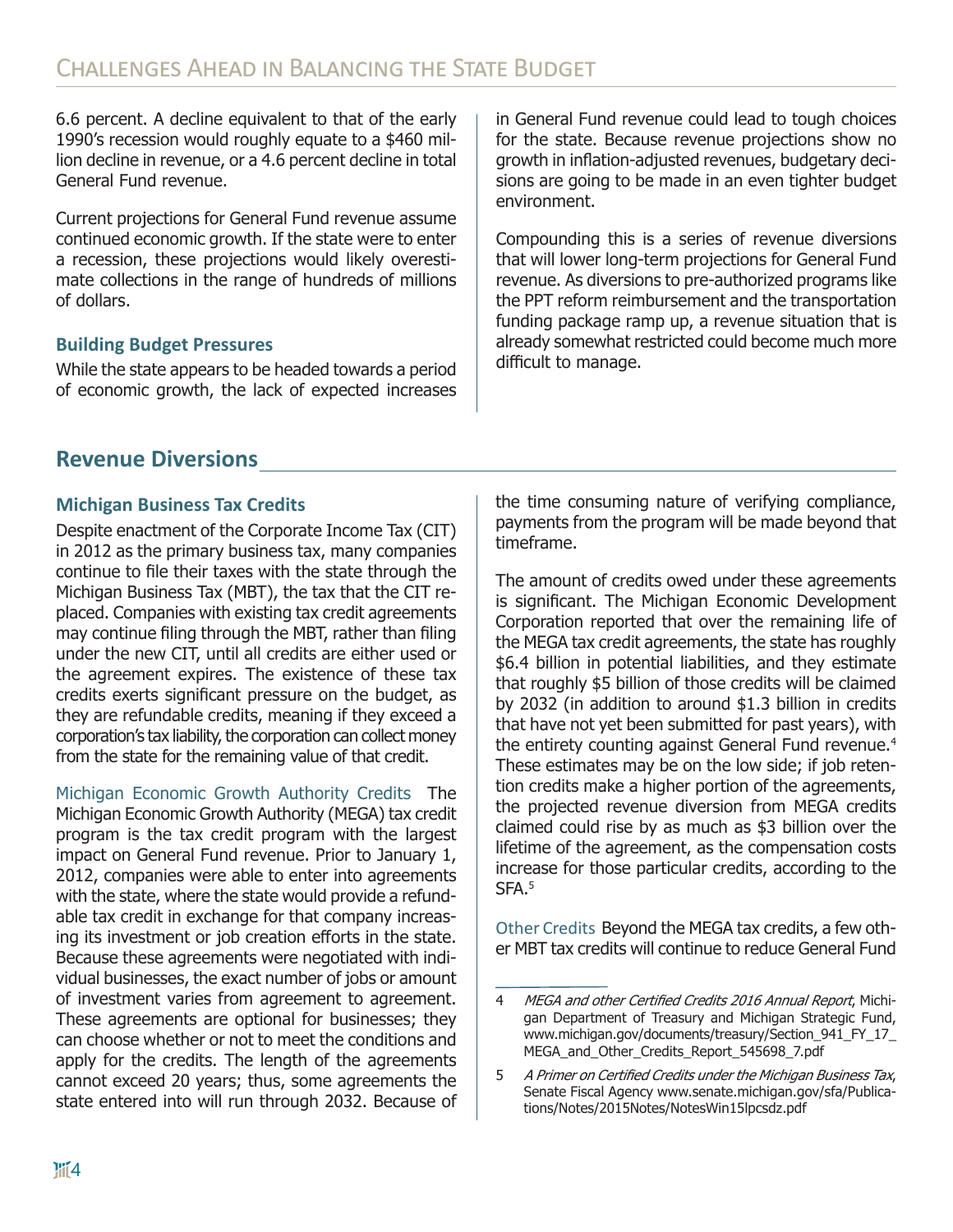revenue over the long-term. The Brownfield **Chart 5** MBT Credit allows businesses to claim up to 12.5 percent of expenses in eligible brownfield<sup>6</sup> development investments (or 20 percent for Urban Development Area Projects) against their tax liability. These credits can either be used, sold to other companies to use against the purchasing companies' liabilities, or redeemed for 85 percent of their value if a company exhausts its tax liability and opts not to sell it to a third party. These credits are expected to be worth \$210 million over the course of the next six years.

Other tax credits that remain in the MBT framework that will lower revenue include the Farmland Preservation Credit, which is estimated at about \$1.5 million annually;<sup>7</sup> the Polycrystalline Energy Credit, which is expected to average around \$20 million a year for the next six years; and the Renaissance Zone tax credit, which is declining but will average more than \$3 million a year until about 2023.

Net General Fund Impact Under the various MBT agreements, the State of Michigan is expected to have a tax credit liability of roughly \$9.2 billion between now and the expiration of all agreements, including credits that may have already been earned but have yet to be submitted. **Chart 5** shows the total liability the Department of Treasury expects each year until all remaining agreements expire. The net impact on the General Fund budget is expected to be around \$600 million per year between now and FY2022, and then will slowly decline until all MEGA tax credits have been claimed after the phase-out in FY2032. The lost revenue due to payments under the MBT will lay a sizable claim to General Fund resources for the foreseeable future.

Compounding the decline of tax revenue related to MBT credits is a large decline in revenue collection under the CIT. When designing the CIT, the state made a choice to lower revenue collections to improve the

**Expected MBT Tax Credit Revenue Effect, FY2017-FY2031**



Source: Michigan Strategic Fund

business climate in the state and offset those declines by eliminating the scheduled reduction of the PIT rate, expanding the PIT base to include pension and other retirement income, and reducing the Earned Income Tax Credit (a refundable tax credit provided to lowearning households that incentivizes work) and the Homestead Property Tax Credit (a credit against the PIT for property taxes paid by lower-income property owners and renters that use the property as a primary residence).8

The MBT raised an average of more than \$2 billion annually in the four years it was levied including the revenue declines from credits paid out; the Single Business Tax (the MBT's immediate predecessor) collected more than \$1.8 billion annually for more than a decade prior. To date, the Corporate Income Tax has averaged a collection of \$927 million per year, less than half the average income under the taxes that it replaced (and this difference does not include the net payout from credits during those years). Thus, most of these tax credits are designed around a timeframe when the

<sup>6</sup> A Brownfield is a previous industrial or commercial site that has its future use limited due to actual or perceived environmental contamination from that previous use.

<sup>7</sup> The Farmland Preservation Credit as of writing has no sunset date, and agreements can last anywhere from 10 to 90 years.

<sup>8</sup> The State of Michigan's New Fiscal Plan, The Citizens Research Council, www.crcmich.org/PUBLICAT/2010s/2011/sbn2011- 02.pdf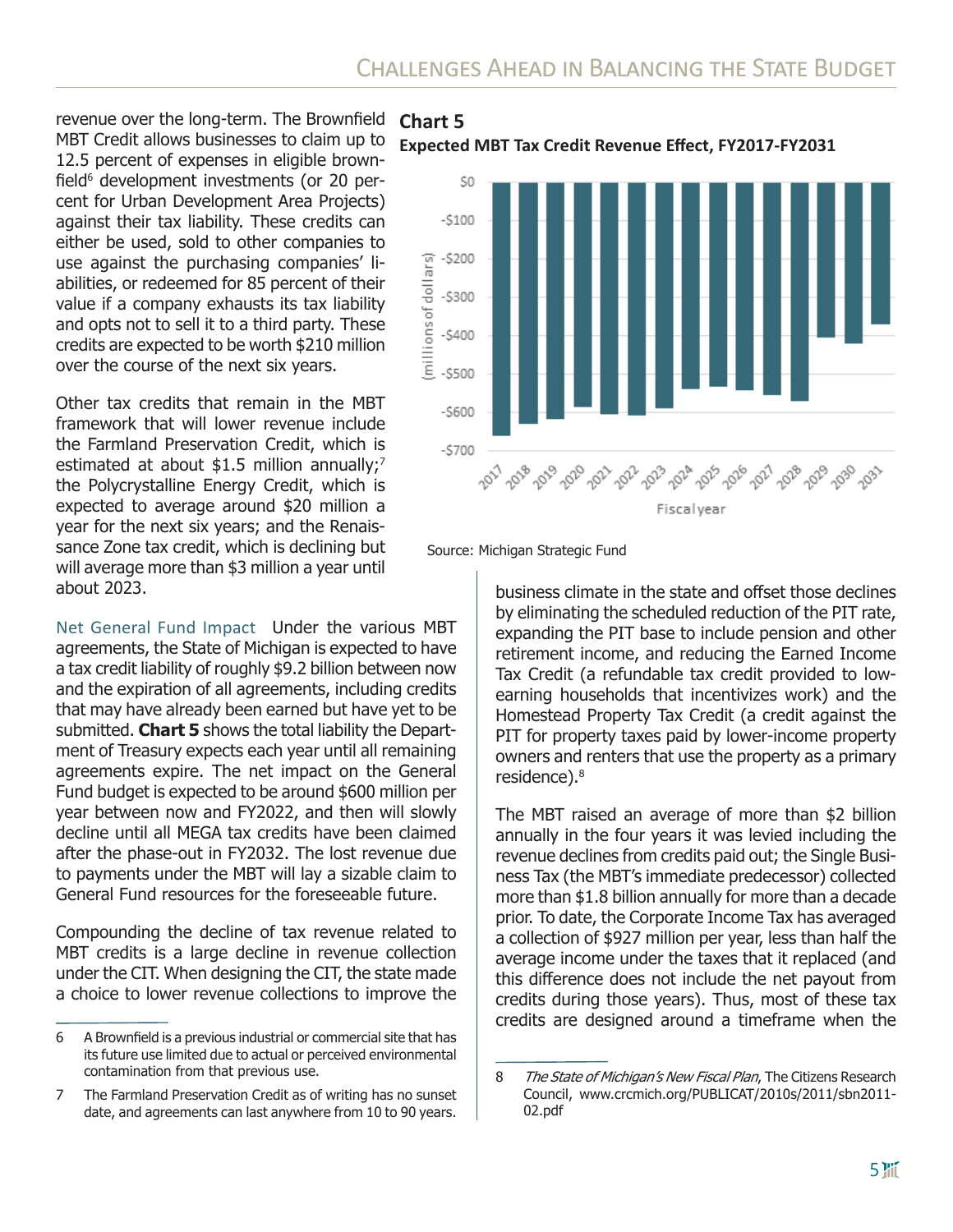state was collecting more than double in business taxes than what it is currently collecting. In FY2011, the state netted \$2.1 billion in revenue from the MBT and SBT. In FY2017, the SFA predicts the combined CIT and MBT net revenue to be \$160.7 million.

Because of the variable nature of tax credits (companies can elect to claim or not claim credits at any time over the life of the agreement), changes that can increase the value of the credits, and the long timeframe it can take to actually distribute payments for tax credits, there can be large year-to-year variations in the revenue losses. That variation will likely increase pressure on the budget. This is best demonstrated by the 2015 CREC, where the agencies lowered their previous revenue estimates for FY2015-16 by half a billion dollars due largely to larger losses than projected under the MBT. The combination of the MBT credits and the decline in revenue when moving from the MBT to the CIT puts significant, long-term pressure on General Fund revenue.

While these credits are accounted for in the General Fund revenue estimates (because they are tax credits, they are subtracted from collections to form the net budget), increases in the use rate of the credits could potentially lower revenue projections further than they already have. And while the number of credits outstanding will decline, the General Fund will forgo over half a billion dollars in revenue each year for more than a decade, significantly limiting the flexibility that legislators have when putting together future budgets.

#### **Transportation Funding Package**

On November 10, 2015, Governor Snyder signed a package of bills that will add \$1.2 billion to the Michigan Transportation Fund (MTF) for transportation funding when fully phased in in FY2021; \$600 million by increasing the fuel tax to 26.3 cents per gallon and increasing registration fees 20 percent, and \$600 million by diverting money from the Personal Income Tax (PIT) to the MTF. Starting in FY2019, \$150 million will be diverted from General Fund revenue to the MTF, with that amount increasing to \$325 million in FY2020, and finally reaching \$600 million annually in FY2021 and thereafter.<sup>9</sup>

The transportation bill did not provide a mechanism to replace diverted PIT revenue for the General Fund. When the legislation was initially passed, the underlying assumption was that, as the economy continued to improve, the General Fund would expand with economic growth driving increases in PIT and other tax revenue. There are reasons to be skeptical of this assumption. Between 2005 and 2015, General Fund revenue decreased when adjusted to inflation and the CREC projects General Fund revenue will stay flat once adjusted for inflation over the next few years. This assumption also requires that no other needs for spending arise, whether for new programs or needed expansions of existing programs.

Additionally, the transportation bill was packaged with a tax relief effort in the form of an expansion of the Homestead Property Tax Credit. This was included to offset the increase in tax burden on lower income individuals caused by increases in fuel taxes and vehicle registration fees.

In expanding the credit, Public Act (PA) 179 of 2015 made a number of changes that served to increase the projected amount of credits that will be earned. The act expanded eligibility by increasing the income limit to apply for the credit from \$50,000 to \$60,000 and indexed that number to inflation starting in 2021. The credit calculation was also changed, lowering the contribution amount where a homeowner started earning credits from 3.5 percent to 3.2 percent of total income. Finally, it also indexed the cap on property value to inflation.

The expansion of the Homestead Property Tax Credit takes effect in the 2018 tax year. When credits are claimed, the SFA expects the program to lower revenue by \$205.8 million in the first year, and slowly increase after it becomes indexed to the rate of inflation in 2021.

The combination of the diversion of funds to the Michigan Transportation Fund for transportation improvements and the Homestead Property Tax Credit will continue to stress the budget. **Chart 6** shows how diversion of General Fund revenue is expected to ramp up over the next few years.

While increases in revenue from the fuel tax and registration fees have already begun to phase in, diver-9 Public Acts 176-180 of 2015 Sion of PIT revenue from the General Fund budget to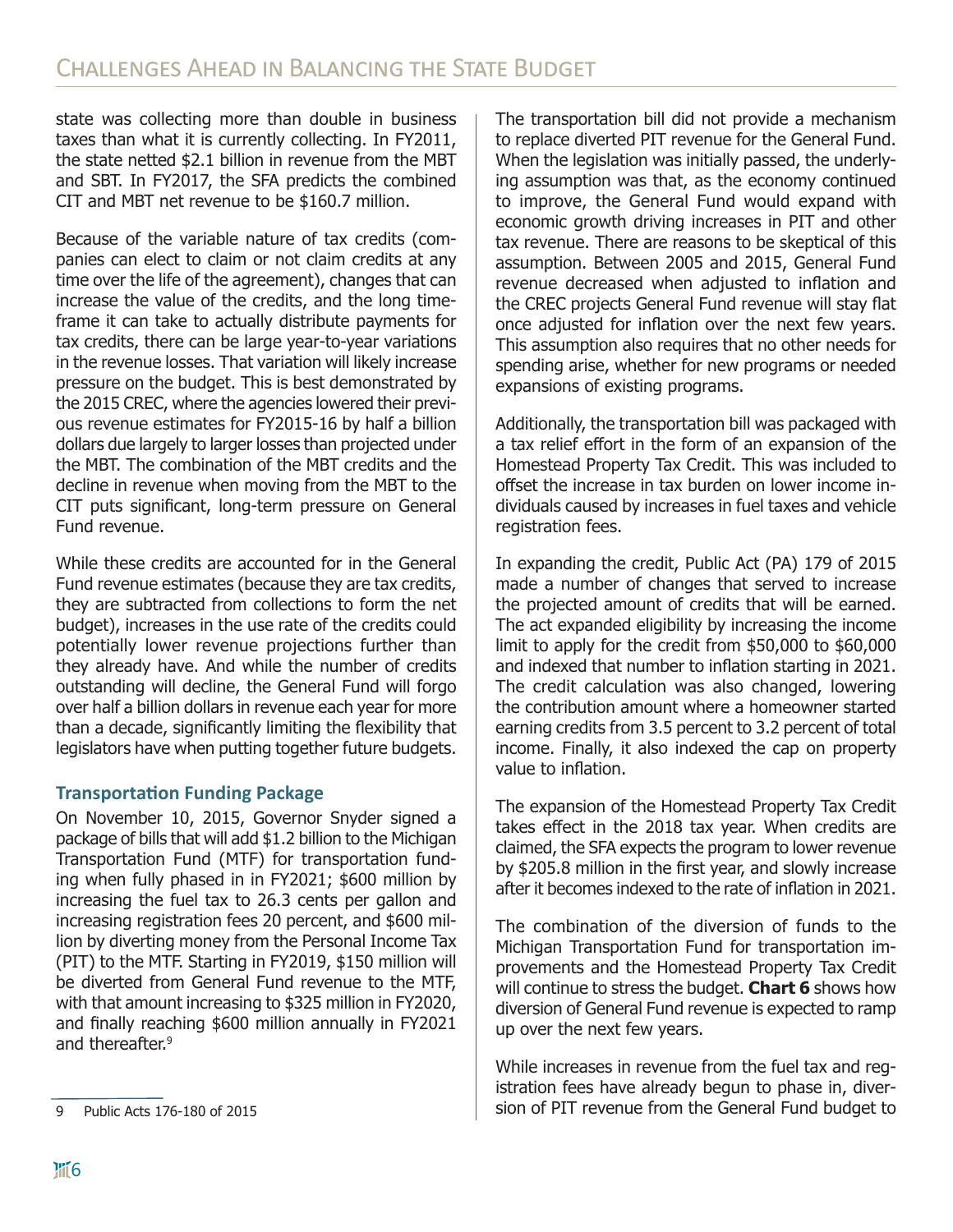

#### **Chart 6 Projected Transportation Package Revenue Effect, FY2018-FY2023**



the MTF and revenue losses due to the Homestead Property Tax Credit will not start until FY2019. In the first year of revenue generation \$356 million in General Fund revenues will be used for these purposes, increasing to \$531 million in FY2020, and then the it ratchets up to \$805.8 million in FY2021, where the MTF transportation funding diversion reaches its peak. In subsequent years, the revenue loss will increase with inflationary adjustments to the Homestead Property Tax Credit, causing the total revenue diversion to slowly increase after FY2021. The combination will add pressure to the General Fund budget in the form of more than \$800 million a year in revenue diversions once fully implemented.

#### **Personal Property Tax Reimbursement**

In 2014, the Legislature finalized a long negotiated plan to phase out the Personal Property Tax (PPT) on industrial and some commercial property in an attempt to improve the business climate of the state. Businesses with commercial and industrial personal property with a true cash value less than \$80,000 were made exempt from the PPT starting in 2014, and businesses with more valuable holdings would see the PPT phased out between the years 2016 and 2023. **Figure 1** shows the timeline of PPT exemptions; starting in 2016, all eligible personal property purchased before 2006, and all eligible property purchased after 2013,

was made exempt from the PPT. For all remaining personal property, once the property reached 10 years of age, it becomes exempt from the PPT.

With local governments losing the majority of the revenue forgone due to the PPT exemption, reform became more palatable when it included a funding package to replace the more than half a billion dollars in local government revenue. The legislation provided two mechanisms to replace local revenue. First, the state created the Essential Services Assessment (ESA), authorizing the state to levy a tax on certain industrial and/or commercial personal property. Second, the state re-directed portions of the Use Tax from the General Fund to

localities to compensate for the missing funding.<sup>10</sup>

As the ESA was a new revenue source for the General Fund, it limited the impact the PPT reforms had on General Fund revenues; the amount of revenue generated is small relative to the Use Tax diversion. Reimbursement payments from PPT reform began in FY2016, starting at \$96.1 million. The payments will escalate

#### **Figure 1**

#### **Phase-In Schedule for Existing Eligible Personal Property under PPT Reform**

|      |      |   |   | <b>Tax Year</b> |   |   |                                         |                           |
|------|------|---|---|-----------------|---|---|-----------------------------------------|---------------------------|
|      |      |   |   |                 |   |   | 2016 2017 2018 2019 2020 2021 2022 2023 |                           |
| 2005 | X    | X | X | X               | X | X | X                                       | $\boldsymbol{\mathsf{x}}$ |
| 2006 |      | X | X | X               | X | X | X                                       | $\mathbf x$               |
| 2007 |      |   | X | X               | X | X | X                                       | X                         |
| 2008 |      |   |   | X               | X | X | X                                       | X                         |
| 2009 |      |   |   |                 | X | X | X                                       | X                         |
| 2010 |      |   |   |                 |   | X | X                                       | X                         |
| 2011 |      |   |   |                 |   |   | X                                       | X                         |
| 2012 |      |   |   |                 |   |   |                                         | X                         |
| 2013 | X    | X | X | X               | X | X | X                                       | X                         |
|      | $ -$ | . |   |                 |   |   |                                         |                           |

**Year placed in service**

 $X =$  exempt from personal property taxation

<sup>10</sup> Public Act 80 of 2014.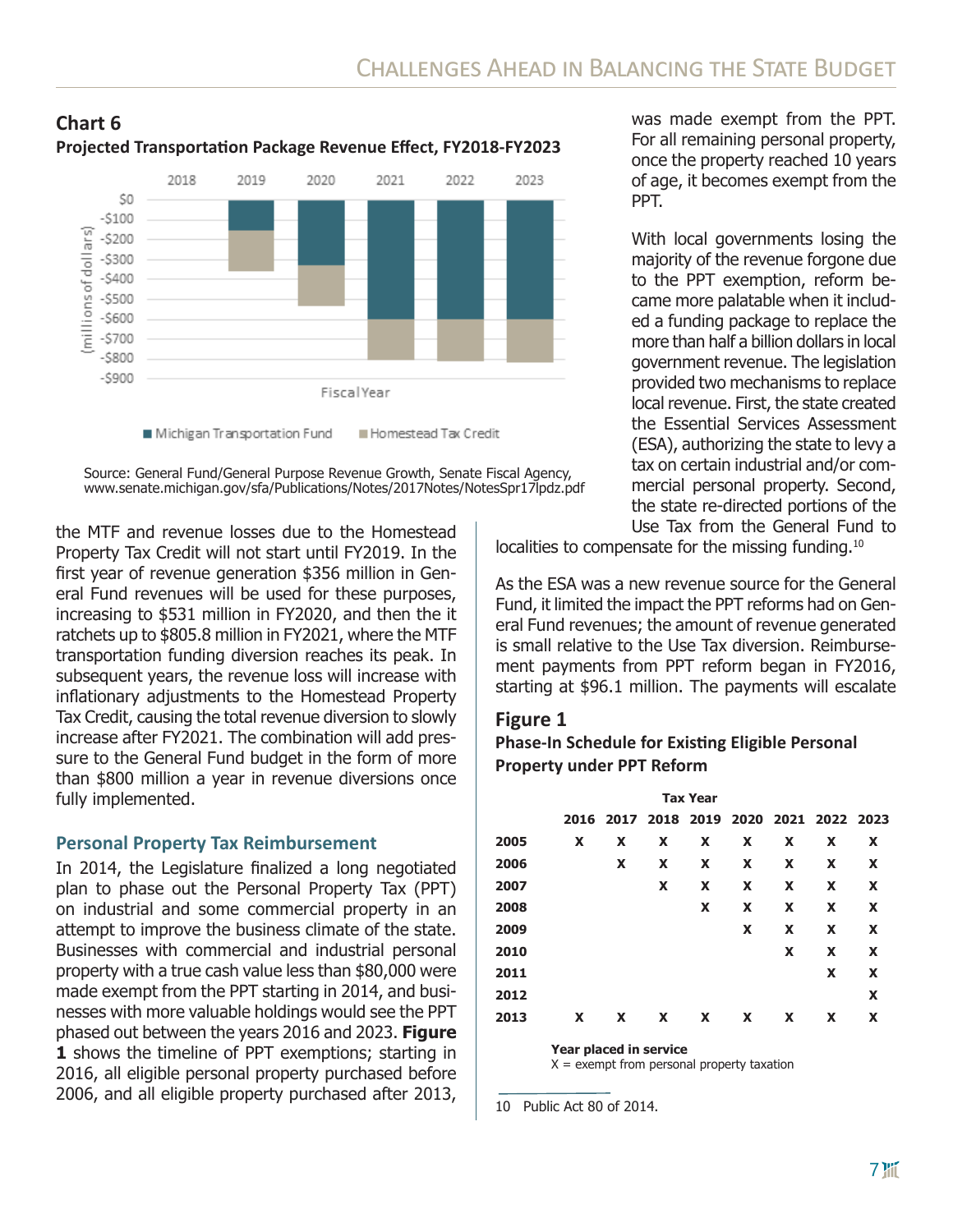to \$380.9 million for FY2017, and then reach their full effect at \$572.6 million in FY2028, where the reimbursement will increase by one percent per year after. The revenue from this component of the tax does not affect the two percent portion of the Use Tax directed to the School Aid Fund; this means that the entirety of the funding will come from the General Fund component of the tax. Compounding these factors, the PPT reform created new property tax exemptions, meaning the state also lost State Education Tax revenue, which will also be replaced by General Fund dollars.<sup>11</sup>

**Chart 7** 





Source: Senate Fiscal Agency

**Chart 7** shows the individual tax and net effect of revenue from the ESA and the cost of replacing lost

revenue from the PPT phase out and the State Education Tax. As shown, Essential Services Assessment revenue covers a relatively small portion of the overall cost of the program; the ESA tax raised only \$67.6 million in FY2016, relative to the more than \$420 million in forgone revenue expected in FY2017, the first full year of implementation. This means that even with the ESA revenue, PPT reform will reduce General Fund revenue by \$350 million in FY2017, and will escalate to about \$500 million by FY2025.

The PPT reform reimbursement is another significant diversion of revenue away from the General Fund. While the legislation specifies that the intent is that funding will be offset by the phase out of the MBT credits (particularly the MEGA credits discussed earlier), there is a window where the PPT reform reimbursement is much larger than the anticipated decline in MBT tax credits, causing a significant reduction in General Fund revenue until around FY2028. **Chart 8** shows the expected total reduction in revenue due to these two programs until the MBT credits are set to expire. If you exclude the extreme level of credits redeemed in FY2016 as an outlier (where nearly \$1

billion in credits were claimed, by far the largest total disbursement in the program's short history), declines in MBT credits are not projected to offset increases in PPT reform reimbursements. In fact, the net revenue loss from the two policies remains at a billion dollars through FY2028, when the MBT credits start to taper off as the majority of agreements begin to expire.

#### **Medicaid Managed Care Use Tax Repeal and HICA Sunsets**

The Use Tax on Medicaid Managed Care Organizations (MCOs) originated in 2009, when the state added Medicaid Health Maintenance Organizations (HMOs) and pre-paid inpatient health plans (PIHPs) to the list of entities subject to the Use Tax. This process was used to exploit a loophole in federal law that allowed the state to tax only Medicaid organizations, which would likely see that money and more replaced due to increases in federal matching. The federal government later determined that this process would be barred, and closed the loophole in 2011. However, California received permission to enact a similar tax, which the federal government then extended to Michigan for a limited amount of time. In 2015, the federal government alerted the state that the application of the Use Tax to Medicaid HMOs and PIHPs must be phased out by the end of 2016. The Medicaid MCO Use Tax

<sup>11</sup> General Fund/General Purpose Revenue Growth, Senate Fiscal Agency, www.senate.michigan.gov/sfa/Publications/ Notes/2017Notes/NotesSpr17lpdz.pdf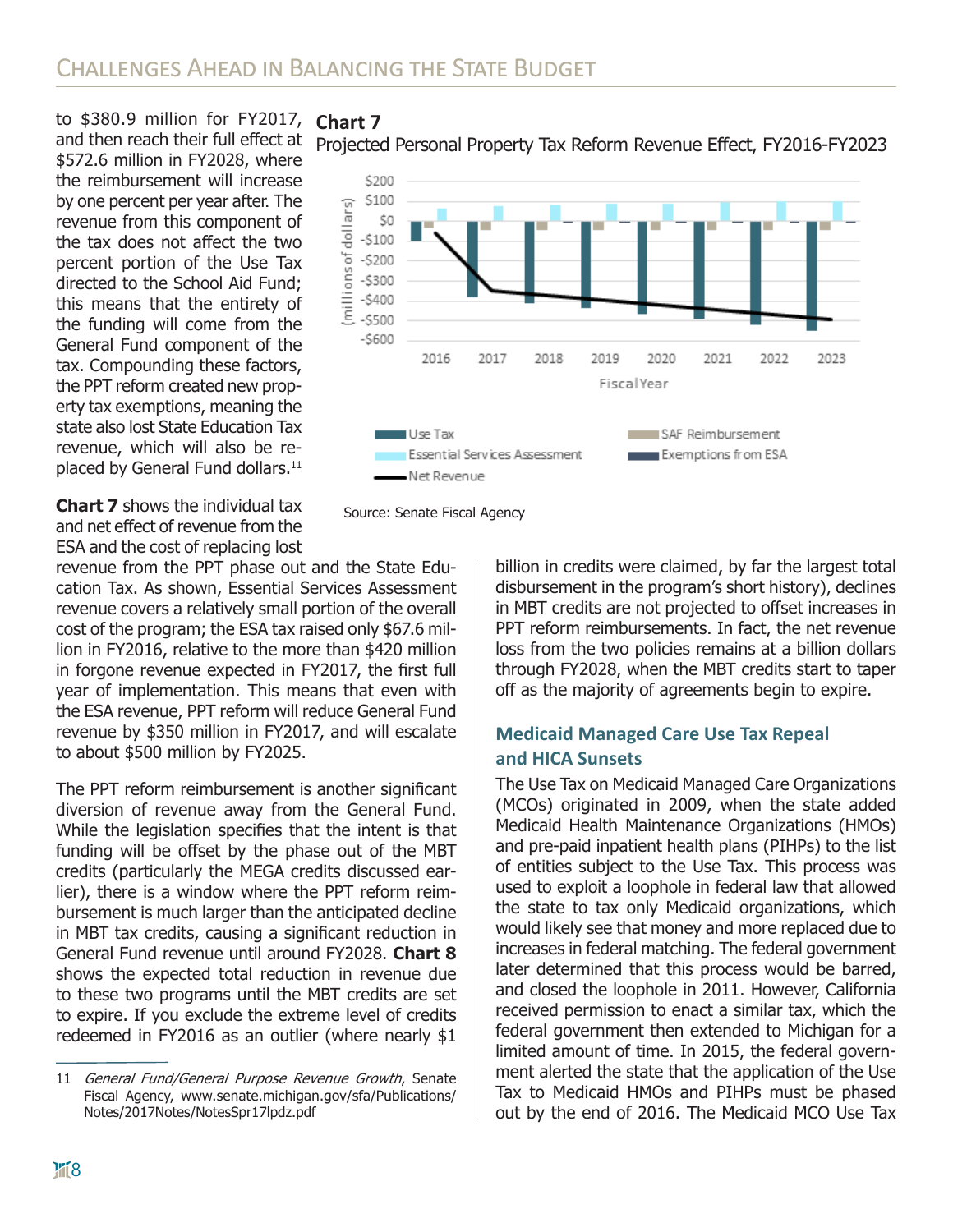

**Net Effect of Personal Property Tax Reform and MEGA Credits, FY2015-FY2031**



MBT Credits PPT Reimbursement

Source: Senate Fiscal Agency and Michigan Strategic Fund

 $-5800$ 

generated approximately \$253 million a year for the General Fund, which was also used to earn federal matching dollars.<sup>12</sup>

The federal removal of the state's application of the Use Tax to Medicaid HMOs and PIHPs triggered an increase in the Health Insurance Claims Assessment (HICA) rate, a tax on paid health service claims, from 0.75 percent to 1.0 percent. This will replace about \$60 million of lost revenue from the repeal of the Medicaid MCO Use Tax each year, but it leaves a secondary problem. The HICA tax is scheduled to sunset in 2020. While that date has already been extended once, it leaves open the possibility of an even greater decline in revenue. Prior to the recent extension, the SFA estimated that the General Fund would lose \$465 million in revenue in FY2019, what would have been the first full year without the HICA charge, if both the HICA and the MCO Use Tax were to expire. Some of the lost savings do overlap with the projected savings from the Healthy Michigan Plan; about \$29 million would be generated each year by HICA using funding for the Healthy Michi-

gan Plan, so the combined numbers would over-estimate revenue loss slightly.

Currently, the state only has a couple of ways to respond to the lost Use Tax revenue, as well as HICA revenue if HICA sunsets. It could replace Use Tax and HICA spending with General Fund dollars, which would increase Medicaid spending by the full amount of the decline. Alternatively, the state could opt to end that spending—but this solution is not that simple. Because spending from the MCO Use Tax and HICA bring in federal matching dollars, if the state chose to reduce that spending, the state would have to reduce Medicaid spending at more than a dollar-for-dollar rate. Any decline in revenue

from the Use Tax and HICA will exert more pressure than just the revenue lost, which would be in the magnitude of hundreds of millions of dollars.

#### **Other Revenue Reductions**

In addition to the major changes listed above, several smaller adjustments that the state made will have individually minimal effect on the General Fund budget, collectively add up to create an additional burden on the budget.

Driver Responsibility Fee In 2014, state law scheduled the phase-out of driver responsibility fees, a punishment for individuals convicted of reckless driving, drunken driving, or driving without a license. While the phase out began in 2016, effects on General Fund revenue did not begin until FY2017. Once fully eliminated, the SFA predicts the phase-out will lower General Fund revenue by \$48 million a year.<sup>13</sup>

<sup>12</sup> Health Insurance Claims Assessment (HICA) Primer, Senate Fiscal Agency, www.senate.michigan.gov/sfa/publications/ notes/2015notes/notesfal15sa.pdf 13 Public Act 250 of 2014.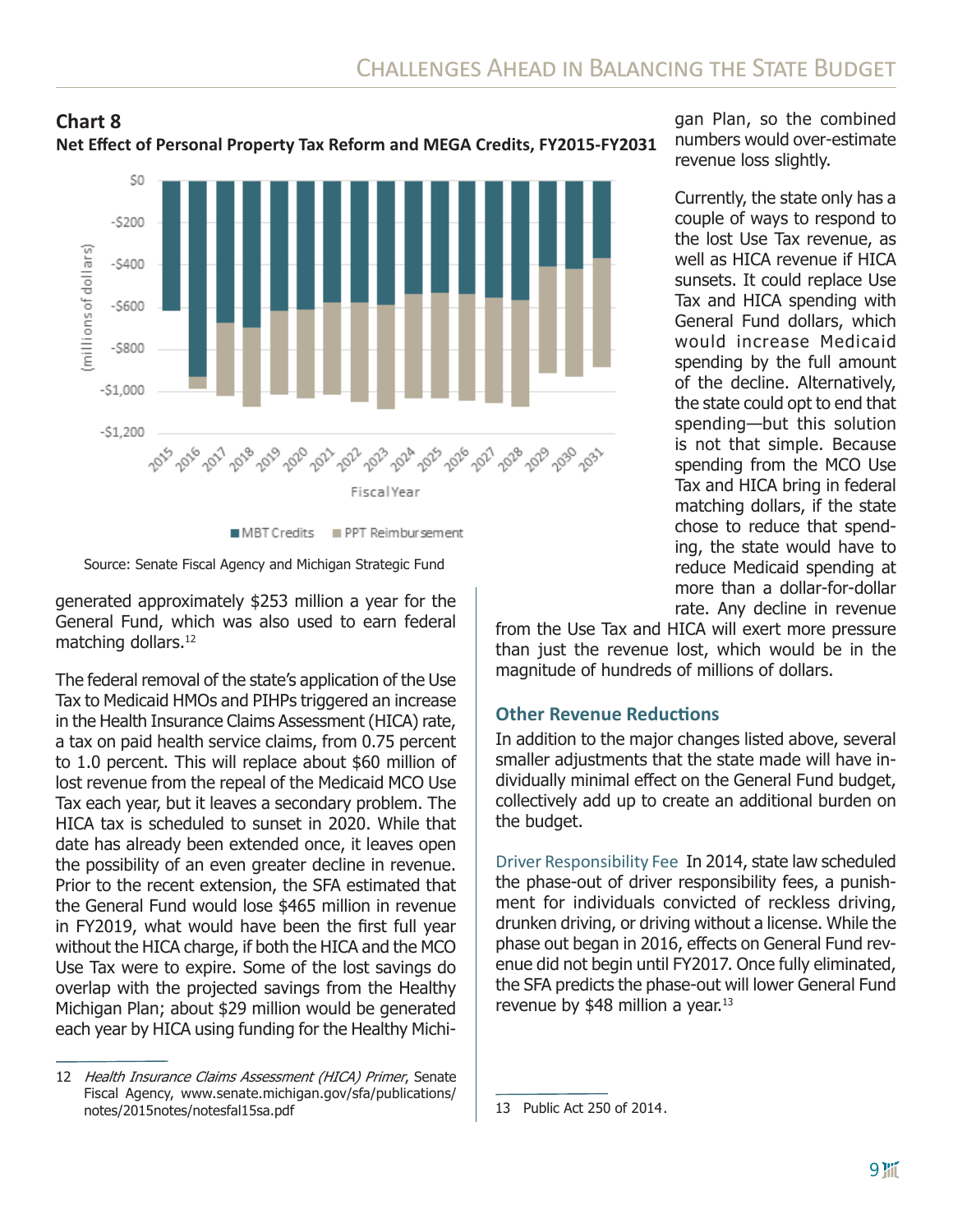Corporate Officer Liability Also in 2014, the state limited the personal liability that could be imposed on officers of corporations that owed taxes when the organization either defaulted or went out of business. These regulations are expected to reduce revenue by over \$60 million each year starting in FY2016, with the magnitude of the revenue loss expected to increase yearly, reaching \$77 million by FY2023.14

Other Tax Changes A couple of changes in tax provisions will reduce General Fund revenues. In 2015, data center equipment were exempted from the Sale and Use Taxes, which reduced General Fund revenue by just over \$5 million in FY2016, and is expected to reduce General Fund revenue more than \$7 million a year starting in FY2017. That year, another bill was passed redirecting a portion of Use and Sales Tax revenue from the sale of aviation fuel towards the State Aeronautics Fund, which will lower General Fund revenue by \$8 million in FY2017, and the revenue loss will increase to \$14.6 million by FY2023. In 2013, the Sales Tax was amended in two material ways that will reduce the amount of revenue collected. While the majority of the revenue forgone from these changes will affect the School Aid Fund, they will have noticeable impacts on General Fund collections. The first change removed the "tax on the difference", a provision that included the value of a vehicle trade-in in the calculation of the taxable value of a vehicle purchase. This will reduce annual General Fund revenue by \$11.8 million from FY2016 levels in FY2023, and will continue to reduce revenue until fully phased out

#### in FY2039.

The second change to the Sales Tax was a provision to exempt prescribed over-the-counter medications from taxation; this is expected to reduce General Fund collections by \$1.5 million per year starting in FY2016.15

#### **Summary—Revenue Diversions**

Given the slow nominal growth in General Fund revenues over the last few years, Michigan's General Fund revenue has declined when indexed for inflation. State policymakers should know that a recession would likely have significant effect on PIT collections, and thus overall General Fund revenue. History shows us that even a small economic slowdown could cause as much as a 5 percent drop in PIT collections, and a more severe contraction could reduce General Fund revenues by billions of dollars.

On top of the threat of diminished revenues due to an economic downturn, several tax credits, earmarks, and tax reductions are beginning to reduce General Fund revenues in a significant amount. While these diversions are small relative to the General Fund budget today, by 2023 they will represent more than \$2 billion in lost revenue, or 20 percent of current General Fund revenue. These past policies will significantly limit discretionary revenues policymakers will have at their disposal for the next 15 years, when the last of the MEGA tax credit agreements expire, but will continue to have a large impact as long as the PPT reform reimbursement and transportation funding are extended.

#### Spending Pressures

Along with the diversions that will lower General Fund revenue, a few programs have mandated spending increases that will further complicate future budget decisions.

#### **The Healthy Michigan Plan**

Notwithstanding changes to the Medicaid Expansion at the federal level, the current design of the Healthy Michigan Plan will increase Michigan's expenditures over the next five years. Under its effort to expand healthcare coverage nationwide, the federal government offered to fully fund the cost of Medicaid expansions (like the Healthy Michigan Plan) through 2016, and then would require states to pay for a portion of the expansion; the state share started at five percent of the expansion cost in 2017, increasing each year until the state contribution reaches ten percent in 2020. Once fully phased in, the HFA estimates the cost of the total state contribution to be around \$400 million per year. Because Medicaid costs are partially funded through provider assessments and state retainers, the

<sup>14</sup> General Fund/General Purpose Revenue Growth, Senate Fiscal Agency, www.senate.michigan.gov/sfa/Publications/ Notes/2017Notes/NotesSpr17lpdz.pdf

<sup>15</sup> Senate Fiscal Agency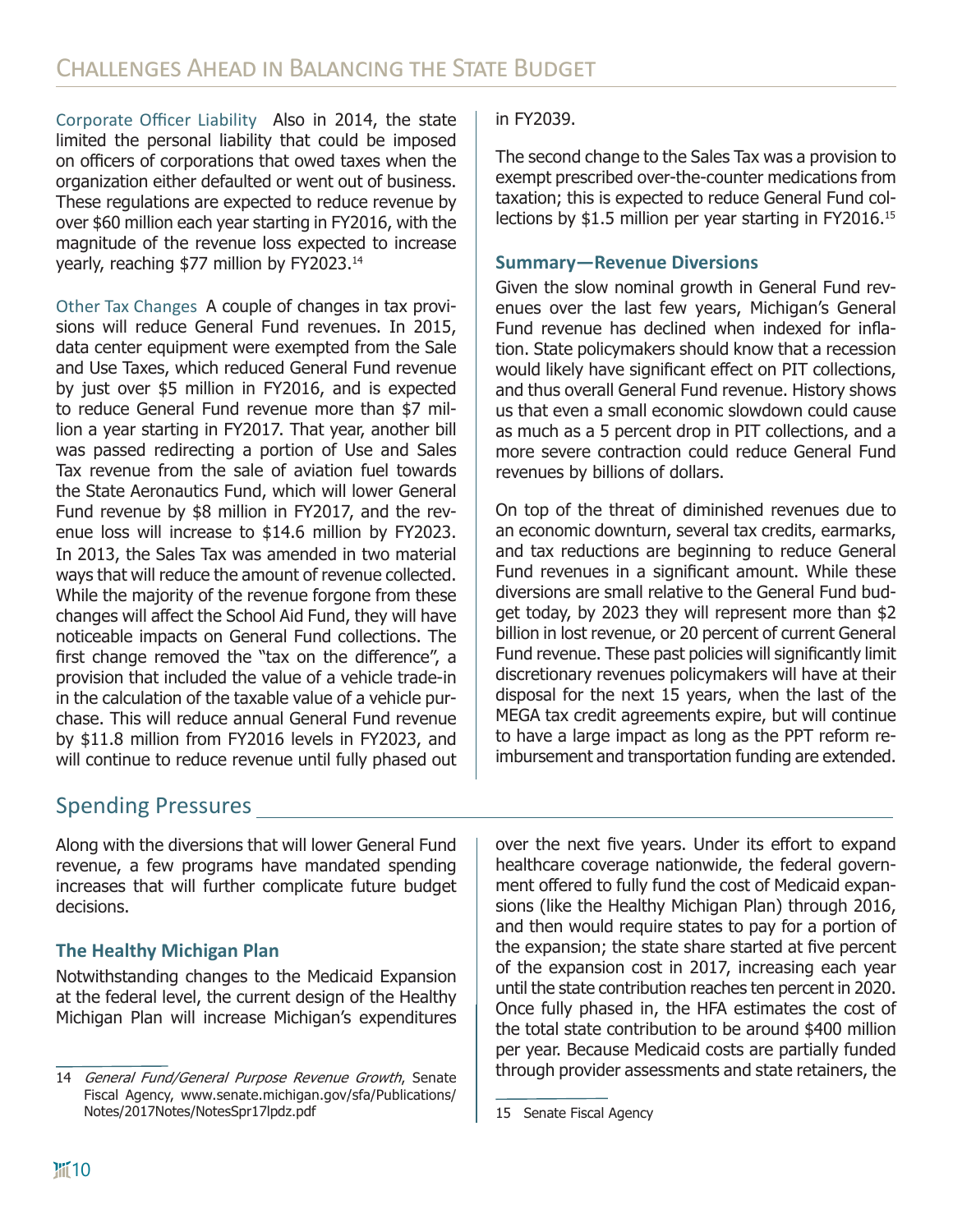#### **Pension Funding**

In addition to internal General Fund pressures, financial needs from the Michigan Public School Employees' Retirement System (MPSERS) could lead to calls to divert even more resources. In 2015, MPSERS had an unfunded liability of \$26.7 billion,<sup>1</sup> and that number is estimated to be more than \$29 billion in 2017.<sup>2</sup>

No single cause is responsible; a decade of assumptions that did not hold including investment returns and retirement periods coalesced to create the liability. This has lead the state to significantly increase spending to reduce the unfunded liability as of late.

In June of 2017, the Legislature came to an agreement on MPSERS reform with the Governor to reduce risk to the system. This closed the existing hybrid pension system, opening a new one with measures to reduce the state's long-term risk of unfunded liabilities. Along with the reform, there is an increased cost associated with the increase in defined contribution matching and the change in the defined benefit structure. The Senate Fiscal Agency anticipates the increased cost of total employer contributions under the new system will increase \$23.1 million in the first year, increasing to \$168.2 million by year 10, and \$810.7 million by year 30 of the new system.

The new agreement still leaves the issue of remaining unfunded liabilities. Employers in the MPSERS system are limited to paying at most 20.96 percent of payroll costs towards that liability each year, while the School Aid Fund (SAF) adds additional funding towards the unfunded liability. The SAF contribution has increased significantly, from \$155 million in FY2012 to \$984 million in FY2016.<sup>3</sup>

While the SAF is the account primarily responsible for these payments and increased retirement contributions, there has been a trend to utilize money from General Fund revenue to help defray some of the costs from the SAF. The FY2018 budget demonstrates this; \$200 million was allocated from the General Fund budget to pay down MPSERS liability, while an additional \$55 million was allocated to cover costs associated with the transition from the old retirement system to the new system.<sup>4</sup> It is unknown what role the General Fund will play moving forward.

HFA estimates that about \$220 million per year would need to come from the General Fund in FY2021.16

The Healthy Michigan Plan is scheduled to expire when calculated costs of the program exceed the state's savings. Unfortunately, that does not mean that there is

not a negative budgetary impact from the program's expiration. Over the last two years, the HFA estimates that the program has saved the General Fund about \$400 million per year in costs elsewhere. If the program were to be eliminated today, it would create a significant need to increase spending for other programs in the General Fund budget (these include programs that overlap with Healthy Michigan Plan spending, particularly Non-Medicaid Mental Health spending and health care for prisoners housed in state facilities).

<sup>1</sup> Total Accumulated Pension Unfunded Liabilities, Senate Fiscal Agency, www.senate.michigan.gov/sfa/Departments/DataCharts/ DCret\_Pension&HealthLiabilities.pdf

<sup>2</sup> Pension Dispute Derails Michigan Budget Talks, Detroit News, www.detroitnews.com/story/news/politics/2017/05/19/pensiondispute-derails-mich-budget-talks/101868344/

<sup>3</sup> Michigan Public School Employees' Retirement System, House Fiscal Agency, www.house.mi.gov/hfa/PDF/Retirement/MPS-ERS\_Briefing\_October2016.pdf

<sup>4 \$56.6</sup>B budget headed to Gov. Rick Snyder's desk, MLive, www.mlive.com/news/index.ssf/2017/06/566b\_budget\_headed\_to gov\_rick.html

<sup>16</sup> Memorandum: Healthy Michigan Plan Saving and Cost Estimates, House Fiscal Agency, www.house.mi.gov/hfa/PDF/HealthandHumanServices/HMP\_Savings\_and\_Cost\_Estimates.pdf.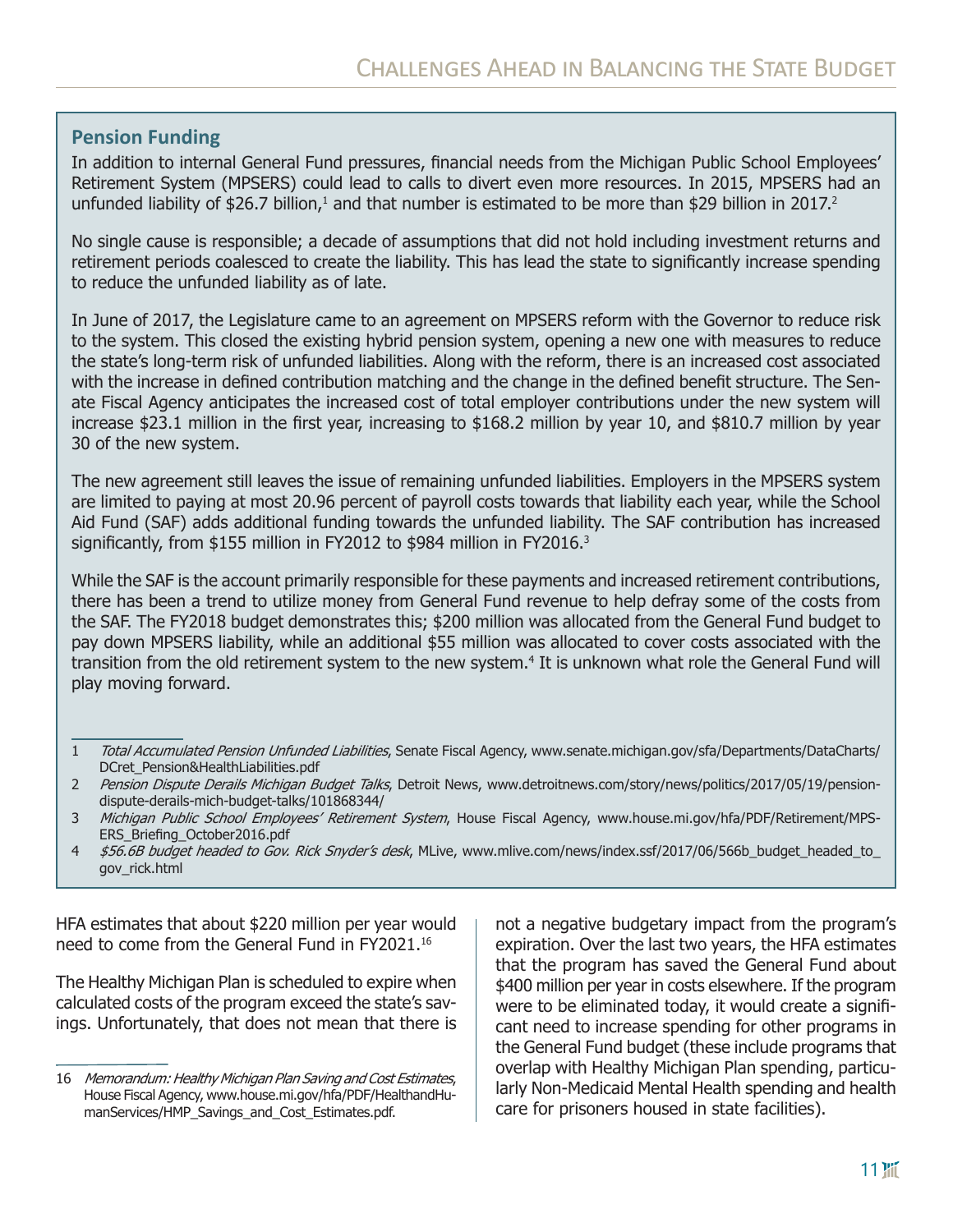As it stands, even with the **Chart 9** required increase in spending, the HFA projects that the Healthy Michigan Plan will still save the state more money than it costs through at least FY2021. **Chart 9** outlines the projected costs and savings of the program. Despite an increase of General Fund costs of about \$200 million yearly by FY2021, it is projected that the Healthy Michigan Plan will still save the state \$13 million in the first year the state pays its maximum contribution. This, however, would result in a net increase in General Fund spending. So regardless of how the state chooses to handle the Healthy Michigan Plan over the long-term, the state will need to increase spending by \$400 million from FY2015 levels.





Source: Memorandum: Healthy Michigan Plan Saving and Cost Estimates, House Fiscal Agency, www.house.mi.gov/hfa/PDF/HealthandHumanServices/HMP\_Savings\_and\_Cost\_Estimates.pdf

#### **The Michigan Indigent Defense Commission**

In response to a public defense system that many saw as underwhelming, the Michigan Indigent Defense Commission Act (MIDCA) created a state-run commission to improve criminal defense services for individuals who are unable to afford an attorney. To improve these services, the MIDCA set up a board of 16 members to set standards for local indigent defense efforts.

Because of the Headlee Amendment to the Michigan Constitution provisions prohibiting new unfunded mandates, the MIDCA includes provisions that allow the Commission to provide grants and outlines legislative funding requirements to ensure that the state share of system funding is not reduced. While the net effect of these provisions is not yet known, it could result in a significant increase in spending.<sup>17</sup> As the Michigan Indigent Defense Commission is proposing its first set of standards, local governments are bracing for significant financial costs. Each county has until November 20, 2017, to submit their compliance plan and cost assessment to the Michigan Indigent Defense Commission (MIDC), and once those analyses have been completed more information on the state's overall costs will be known.<sup>18</sup> Early estimates have the state share of costs for the standards at \$50 million a year, though no official estimates or appropriations have been made.<sup>19</sup>

Oakland County recently published an analysis evaluating what will be required of the county based on some assumptions of what the final standards might include. Oakland County estimates that their annual costs will increase by more than \$18 million annually, along with fixed costs expected to reach more than \$25 million.<sup>20</sup> Oakland County is one of the larger counties and more urban than most of the other 82 counties, so most other counties are likely to face increases of lesser

<sup>17</sup> Legislative Analysis: Michigan Indigent Defense Commission Act, Senate Fiscal Agency, www.legislature.mi.gov/documents/2013-2014/billanalysis/House/pdf/2013-HLA-4529- 4569088C.pdf.

<sup>18</sup> Michigan Indigent Defense Commission, michiganidc.gov/ standards/

<sup>19</sup> State will soon be asked to pay more for indigent defense, Lansing State Journal, www.lansingstatejournal.com/story/ news/local/capitol/2017/05/03/state-soon-asked-pay-moreindigent-defense/101021178/

<sup>20</sup> Oakland County Long-Range Fiscal Plan, Oakland County, www.oakgov.com/investors/Documents/Oakland\_Fiscal\_Plan\_ FY\_2017\_through\_FY\_2022.pdf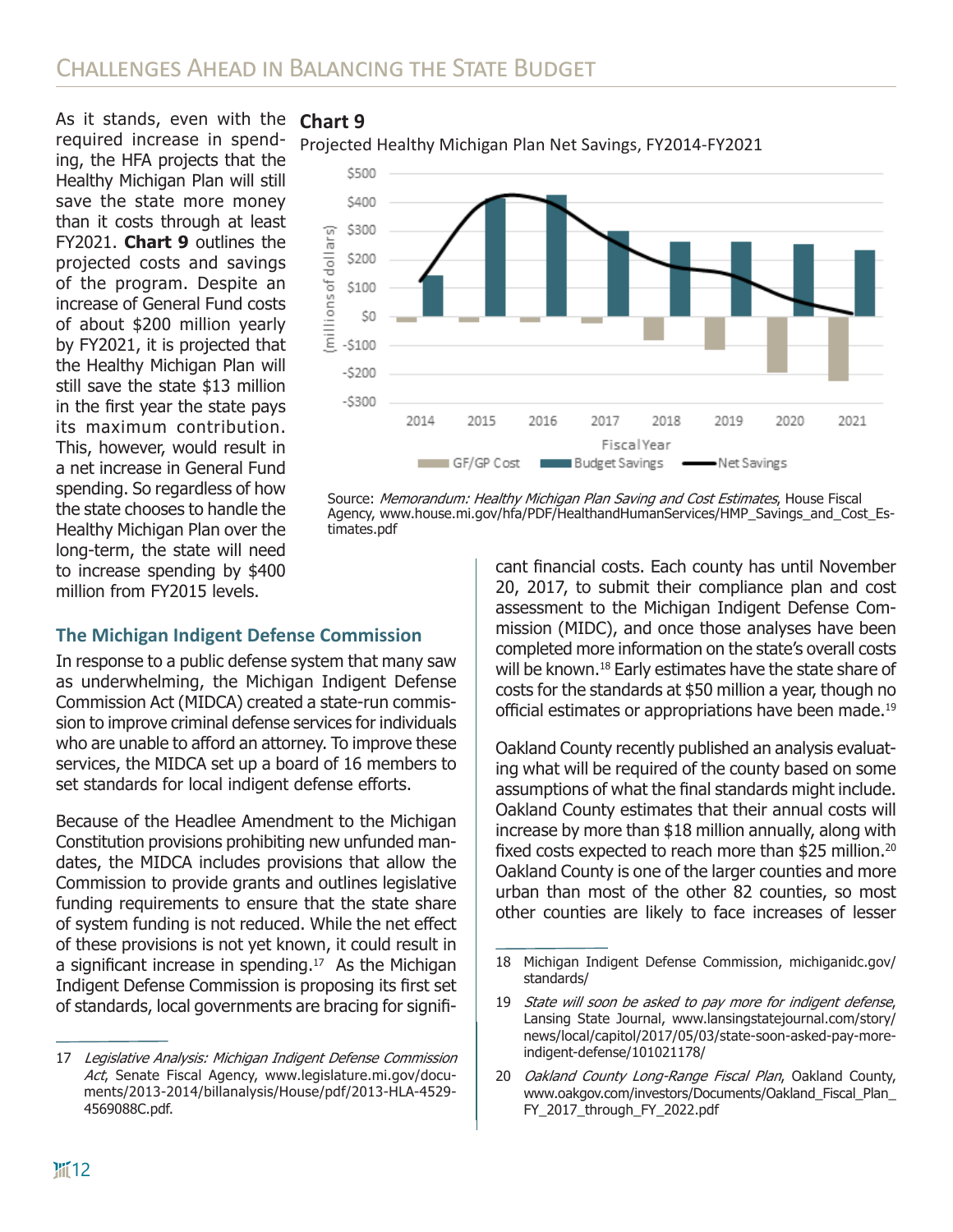#### **Moving Forward: The Costs of Competitiveness**

As the state continues to reestablish itself after the single-state recession and the Great Recession, much discussion has taken place over what the state still needs to do to improve its economic standing in the  $21<sup>st</sup>$  century. In an attempt to build on the momentum of Michigan's recovery, Governor Snyder established commissions on the state's infrastructure, education, and economy to determine what investments the state can make to improve its long-term standing.

While there are currently no plans to implement the majority of the various commissions' recommendations, and the recommendations are not based on a consensus of opinion of what the state needs, these recommendations do provide a starting point for a discussion of issues that the state legislature will need to examine, whether investment starts now or some time down the road.

#### 21<sup>st</sup> Century Infrastructure Commission

Governor Snyder created the 21<sup>st</sup> Century Infrastructure Commission (Infrastructure Commission) to evaluate the state's infrastructure needs. Many of the state's infrastructure issues have been apparent for some time; Snyder's Executive Order mentions that nearly 3,000 bridges were graded as structurally deficient or obsolete and that water systems are out of date.1 Even beyond those problems, the Commission found that 39 percent of roads are in poor condition and that ten percent of the state's septic systems are failing. The Executive Order underscores the importance of infrastructure in the state given the reliance of our manufacturing sector on roads, as well as the need for high-quality infrastructure for the state's population, and a need to improve investments in cyberspace to adapt to the modern economy's reliance on internet usage.

Based on these challenges, the Infrastructure Commission came to the conclusion that Michigan has an annual investment gap of nearly \$4 billion dollars a year to repair roads, rebuild sewage and water infrastructure, and improve the state's telecommunication systems.2 While the transportation funding package provides a starting point for infrastructure investments, it falls short of the Commission's recommended levels of spending for Michigan's roads, and leaves other core pieces of the state's infrastructure in their current condition. The Infrastructure Commission did outline some sources of revenue that could fund such an undertaking but, as the highway funding package demonstrated, increased spending could end up being financed by the General Fund.

#### 21<sup>st</sup> Century Education Commission

The 21st Century Education Commission (Education Commission) was created to determine what steps the state should take to better prepare students to compete in the modern economy. Studies have found that students in the state are falling behind compared to the rest of the United States; according to the Education Commission, Michigan was one of three states that saw 4th grade reading scores drop since 2003, where the state now ranks 42<sup>nd</sup> nationally. This trend is reflected in other scores across subjects and grade levels.<sup>3</sup>

The Education Commission outlined nine core strategies to improve the state's education system. These key strategies vary in cost, and some have an uncertain effect, but the Commission's minimum cost estimation was over \$800 million annually. These include programs to improve teacher training, enhance classroom practices, and expand college and career training opportunities. While many of these costs would come from the School Aid Fund, hundred-million dollar increases in spending would require additional resources, and could lead to pressure on the General Fund.

#### Building the 21<sup>st</sup> Century Economy Commission

The Building the 21<sup>st</sup> Century Economy Commission (Economy Commission) was established to evaluate ways to change state policies to improve economic prosperity and job growth in Michigan. Many of the recommendations echoed those of the Infrastructure and Education Commissions, as the Commission found that the talent pool and available infrastructure in the state were two of the biggest driving factors for improving the state's economic outlook over the long term.4 While few of the other priorities the Commission outlined required changes in revenue or spending patterns in the state, the fact that the Economy Commission emphasized the findings of both the Infrastructure and Education Commissions gives more credibility to the argument that investment needs to be increased in both sectors.

<sup>1</sup> Executive Order No. 2016-5

<sup>2 21</sup>st Century Infrastructure Commission Report, 21st Century Infrastructure Commission, www.michigan.gov/documents/ snyder/21st\_Century\_Infrastructure\_Commission\_Final\_Report\_1\_544276\_7.pdf

<sup>3</sup> The Best Education System for Michigan's Success, 21<sup>st</sup> Century Education Commission, mieducationcommission.com/document/ final-report-best-education-system-michigans-success#overlay-context=document/investment-our-future

<sup>4</sup> Building the 21st Century Economy Commission Report to the Governor, Building the 21st Century Economy Commission, www. mi21stcenturyeconomy.com/2017/05/31/building-the-21st-century-economy-commission-report-to-the-governor/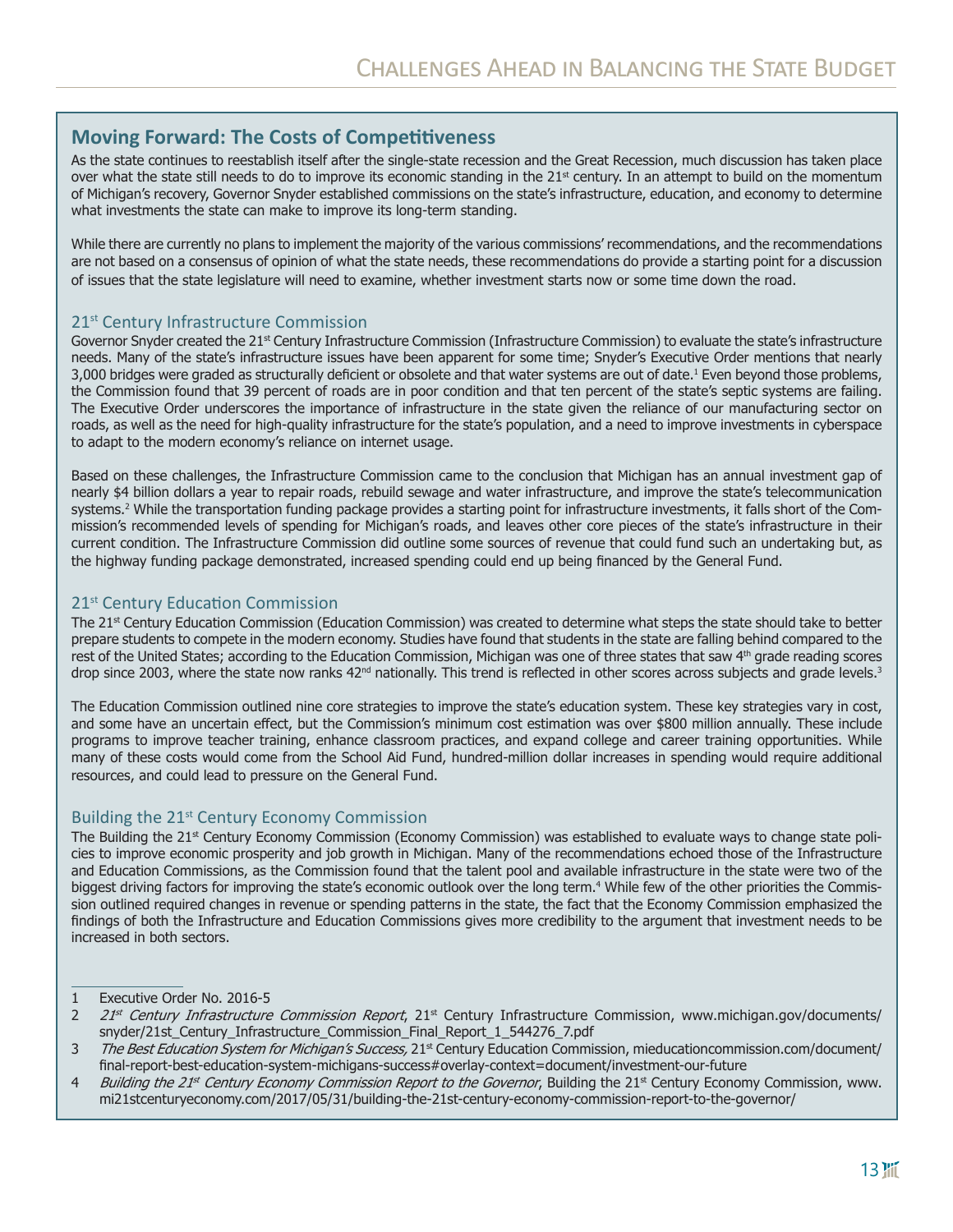amounts. The state would not be responsible for the entirety of the costs, but these estimates will provide a better baseline of what the state should expect to

#### Earmarking and Potential Rate Cuts

The design of the current tax system has a few features that make crafting the budget even more difficult to navigate. Earmarking, automatic rate cuts, and constitutional caps on the Sales Tax rate each limit the flexibility of policymakers in their ability to respond to impending budget pressures.

#### **Earmarking**

One characteristic of Michigan's tax code less common in other states is the heavy use of earmarking, or the process of dedicating specific revenue streams to specific purposes. Earmarking can either occur in specific dollar amounts, or on a percentage of revenue basis. While earmarking is used to protect specific revenue streams from changing political climates, high rates of earmarking severely limit the flexibility that the legislature has to change spending distributions in response to budget shortages.

After the passage of Proposal A in 1994, the rate of earmarking in the budget process has remained around 60 percent of the state budget, showing a trend of increasing slightly over the last two decades. As of FY2014, about 63 percent of state tax revenues were earmarked; leaving only 37 percent for General Fund expenditures. This creates a couple of problems if shortfalls arise.

First, it limits the number of state programs open to cuts. Because revenues are statutorily or constitutionally directed, making cuts to programs outside of the General Fund scope would require amending their respective statutes or the state constitution; processes that could prove to be very difficult. Even if some rates are able to be changed statutorily, the lion's share of decreases will come from General Fund spending, and the percentage of cuts in the General Fund budget will likely be greater than the percentage of overall spending that the General Fund budget represents.

Second, it means that potential increases in certain tax revenues might not be distributed to the General

be required to pay. In addition, as the MIDC sets more standards, compliance costs will increase, as well as the state's share of those costs.

Fund as needed. Where earmarks mandate a specific percentage of revenue is distributed to specific locations, revenue increases will be less malleable than non-earmarked funds would be. If the Sales Tax, for example, saw a spike in revenue, only about 9.2 percent of that increase would show up in the General Fund budget. Because the majority of General Fund revenue comes from the PIT, and the majority of other sources are earmarked, increases in revenue from other sources will not aid the General Fund to the same extent.

#### **Pending Income Tax Changes**

Beyond the built in constraints through earmarks, the balanced budget process, and impending revenue diversions, rate cuts in the Personal Income Tax could place a further bind on the General Fund budget. As part of the 2015 transportation package, the PIT rate is scheduled to be reduced in any fiscal year for which cumulative General Fund revenue growth exceeds 1.425 times the cumulative rate of inflation starting in tax year 2023. These reductions specifically target the General Fund component of revenue, meaning all declines in revenue would show up as decreases in General Fund revenues. It also does not have a provision to return the tax rate to previously authorized levels if General Fund revenues subsequently grow by less than the rate of inflation; thus, if there is a one year spike in revenues, and they were to rebound the next year, a cut would be permanent.

The size of the PIT personal exemption is also indexed to inflation. As a byproduct of the 2011 tax reform, the amount of income an individual is allowed to claim as an exemption is due to increase. Since enactment, the exemption has remained flat at \$4,000 per person, but once the indexed value (\$3,700 in 2012 dollars) passes the nominal figure, the indexed number will take effect. The SFA expects the exemption to start increasing in FY2019, lowering revenue by millions of dollars each year after as it lowers the effective tax rate on all taxpayers.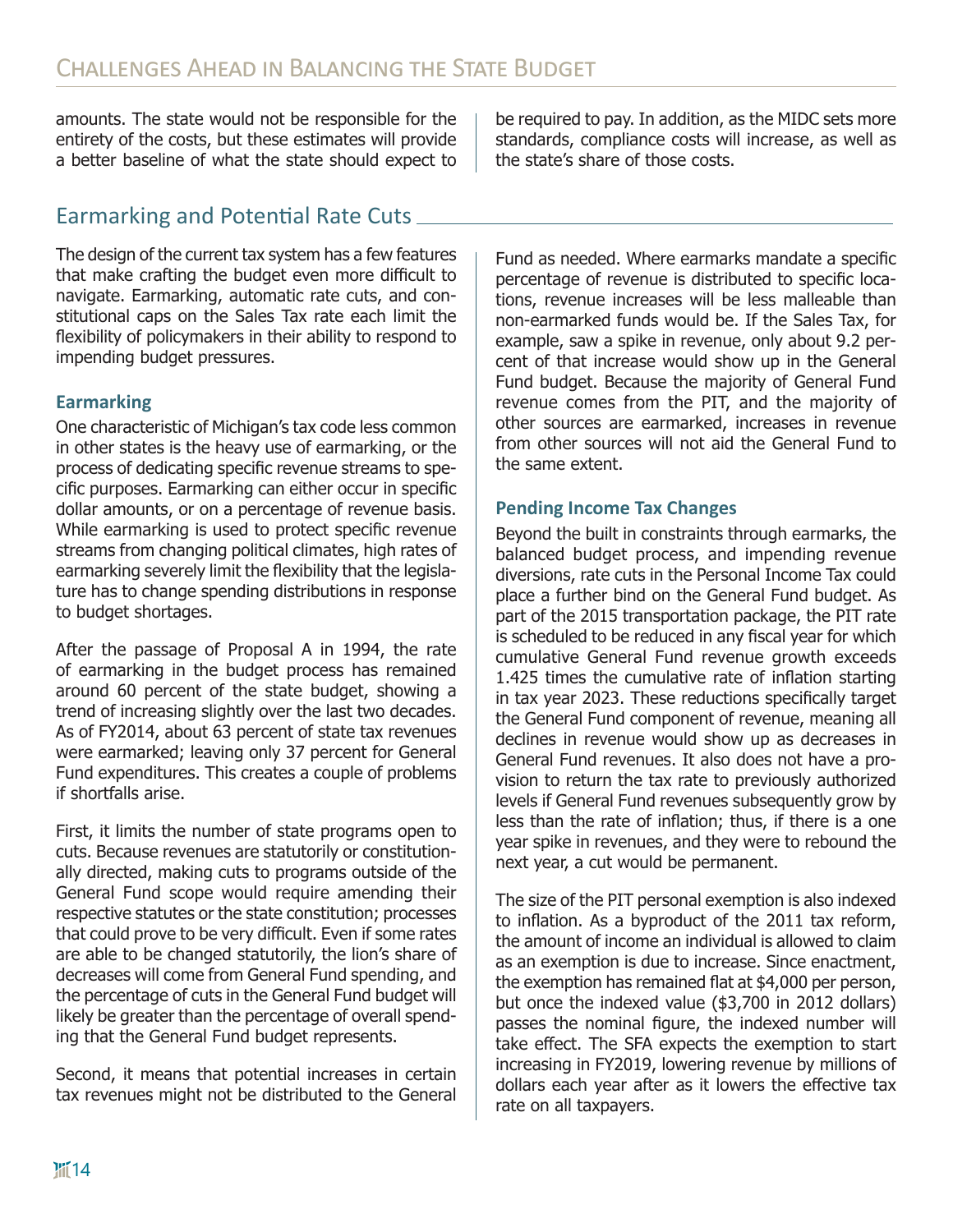Given that the PIT was responsible for 62.8 percent of the General Fund budget in FY2016, these potential changes to the tax rate and tax base create the possibility for even further decreases in the state's discretionary revenue, leaving the state with fewer options to deal with upcoming budget pressures.

#### **Federal Cuts Cast a Shadow**

Along with localized decisions that will put the state budget under pressure, Michigan is particularly vulnerable to changes in federal spending. For each dollar of federal taxes collected in the state, the federal government spends \$1.32 on Michigan programs, according to State Policy Review.<sup>21</sup> As the Trump administration has made reigning in spending on federal programs a top priority within its budget decisions, these cuts will force states across the country to make tough choices. Programs benefiting from federal funding can be:

- maintained solely with state resources with the state making up for lost federal funding (which will require an increase in spending);
- maintained with state resources at the amounts the state was spending (which is funding neutral, but lowers service quantity and/or quality); or
- eliminated (which frees up state resources for other programs).

While the recently agreed upon continuing resolution (a federal appropriations package that continues the previous appropriation with slight modifications for a limited time, usually utilized when a budget has not been agreed upon) does not implement the deep cuts President Trump's budget called for, the administration is continuing to focus on cutting programs that supplant local spending for future budget battles, intending to let an increased burden fall on state governments. Under those guidelines, Michigan programs would likely see some of the biggest cuts; 12.1 percent of discretionary grant funding in the state is on the chopping block based on President Trump's most recent budget (the fourth most of any state in the country). To get a better idea of what that might mean for the state, a few of the programs more specifically targeted by the looming cuts are discussed below.

#### 21 Another Round of Fend-For-Yourself Federalism, State Policy Review, Volume 35 Issue 8 April 2017.

#### **Medicaid Cuts**

While the federal government is still attempting to figure out what exactly it is trying to do on healthcare, many of the proposals would put the state in a fiscal bind. Michigan currently spends \$17.6 billion a year on Medicaid. Of that, \$13 billion is paid by the federal government. A one percent decrease in federal commitment would lower the amount the state receives by \$130 million. Any cuts will put pressure on the budget. Cuts as severe as under the American Health Care Plan, the House of Representatives replacement for the Affordable Care Act, would cut federal funding 25 percent, or roughly \$4.25 billion, nearly the amount the state currently spends on Medicaid. The most recent version of the White House budget would cut the program by \$800 billion over 10 years. Such drastic cuts would significantly reduce federal Medicaid funding, forcing either massive cuts to health coverage and benefits in the state, draw significant amounts of funding away from other programs, or (most likely) a combination of the two, with reduced eligibility and service coverage.

#### **Environmental Cuts**

Proposed cuts to the Environmental Protection Agency targeted a few specific programs that impact Michigan directly, including a proposed cut to the Great Lakes Restoration Initiative, a \$300 million program which includes services that clean up pollution and prevent algal blooms in the Great Lakes, and works within the eight states bordering the Great Lakes.<sup>22</sup>

Furthermore, the Michigan Department of Environmental Quality (DEQ) is at risk of losing much of its \$120 million per year in federal funding. While the exact total at risk is uncertain, proposed cuts include 45 percent of state assistance grants, Superfund cuts of 30 percent,

<sup>22</sup> Trump EPA cuts could hobble Michigan pollution monitoring, cleanup, MLive, www.mlive.com/news/index.ssf/2017/03/ mdeq\_epa\_trump\_cuts.html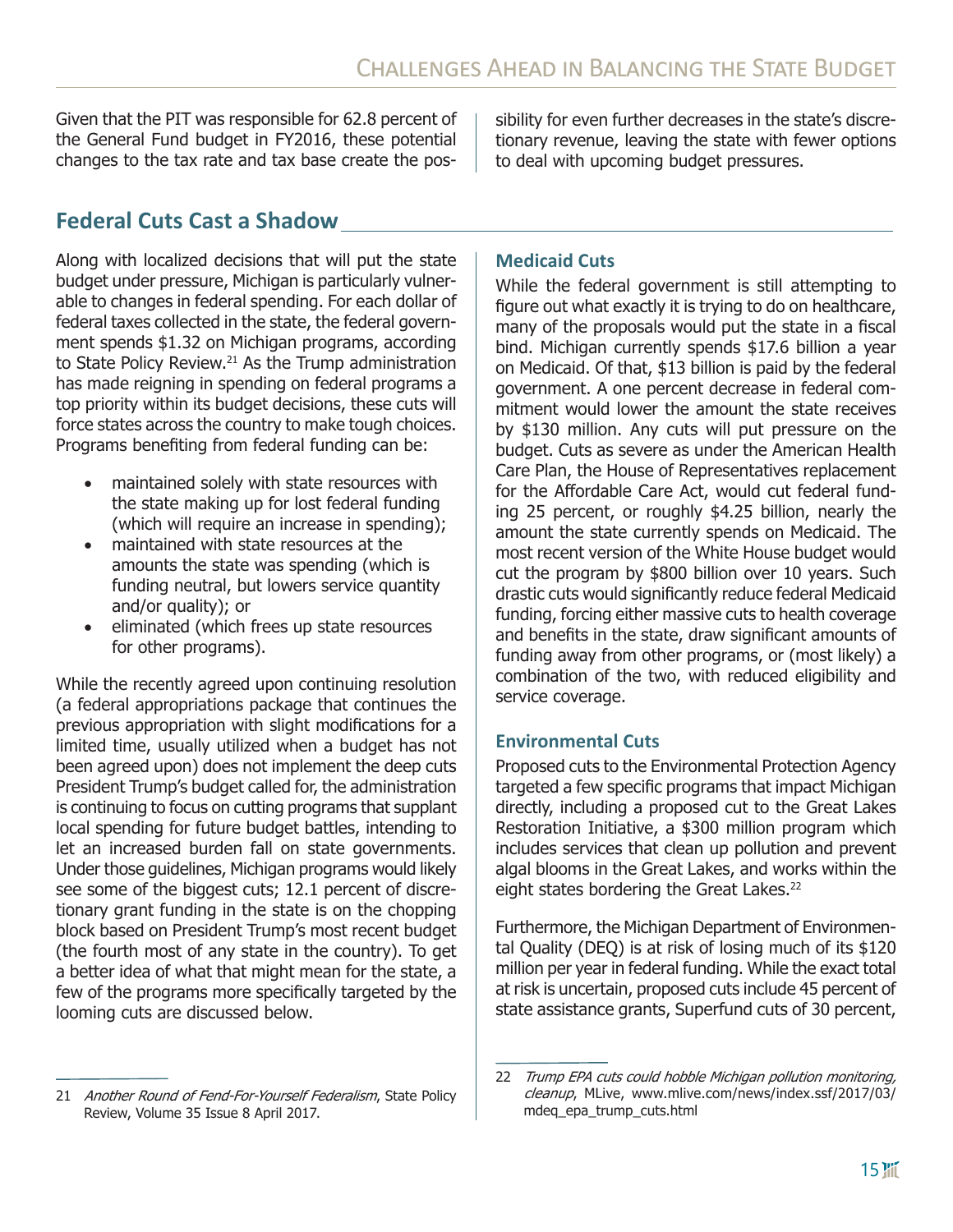and enforcement cuts of 25 percent, which threaten a sizable portion of DEQ's federal funding.

Coastal and marine management grants, which provides funding for the state's universities to conduct Great Lakes research, could be eliminated under the proposed budget. Cuts in funding for the National Vehicle and Fuel Emissions Laboratory would threaten facilities located in Ann Arbor, and cuts to the Army Corps of Engineers will severely limit the effectiveness of efforts to deal with invasive species in the Great Lakes (e.g., the Asian Carp).

#### **Education Cuts**

The President's budget proposed a \$9 billion cut to the Department of Education, particularly targeting the Supporting Effective Instruction State Grant program and the 21<sup>st</sup> Century Community Learning Centers program. The state received \$121 million for those two programs for the current fiscal year, to provide teacher training and after school programs for low income students, respectively.<sup>23</sup>

#### **Housing and Urban Development Cuts**

President Trump's budget eliminates significant amounts of funding for the Department of Housing and Urban Development, including \$111 million the state receives each year for the Community Development Block Grant program that provides for homeless shelters, transportation for seniors, and costs to fight blight issues in Detroit, Flint, and other communities. Other HUD cuts would remove \$29 million more recently provided to communities in an attempt to "devolve activities to the state and local level".

#### **Low-Income Energy Incentives**

The state received \$175 million in FY2017 from the Low-Income Home Energy Assistance Program for heating credits, weatherization, and crisis intervention programs, and was previously anticipating an increase in funds into the future. This program was absent from

23 Trump's budget would scrap \$120M for Michigan teacher training, after-school programs, MLive www.mlive.com/news/ index.ssf/2017/03/trumps\_budget\_would\_scrap\_120m.html.

the President's first budget, indicating a removal of federal support.<sup>24</sup>

#### **Supplemental Nutrition Assistance Program**

The most recent version of the President's FY2018 budget looks to reduce food stamp funding more than 25 percent. Each year, Michigan receives \$2 billion in aid for food benefits through the Supplemental Nutrition Assistance Program (SNAP), formerly known as the food stamps program, as well as millions more each year in other SNAP services. The Executive Budget explicitly plans to reduce funding to increase state contributions into the program. Cuts of this magnitude would leave thousands of Michiganders worse off or require the state to make up hundreds of millions of dollars in reduced federal assistance each year.25 The Center on Budget and Policy Priorities estimates that over ten years, Michigan would be required to contribute \$3.78 billion in additional resources to maintain current program levels.<sup>26</sup>

#### **Other Cuts**

Beyond the significant proposed cuts listed above, potentially dozens of programs that could lose funding from the federal government that would either require the state to make up the funding or to stop providing services. These include \$10 million in cuts to the Legal Services Corp., an organization that provides legal aid to those who cannot afford it; cuts to the National Institutes of Health, which provides significant grants to the University of Michigan and Michigan State University; an elimination of Department of Transportation grants that have helped the state fund programs like the M-1 line in Detroit and a bridge replacement in Ann Arbor; cuts to Department of Agriculture county offices; and millions from the National Endowment of

<sup>24</sup> Here's how the new federal budget will affect Michigan, the Detroit Free Press, www.freep.com/story/news/politics/2017/03/16/heres-how-new-federal-budget-affect-michigan-2017/99241350/.

<sup>25</sup> Trump budget plan adds costs, cuts for Michigan, The Detroit News, www.detroitnews.com/story/news/politics/2017/05/22/ budget-trump-michigan-medicaid-welfare-farm/102034412/

<sup>26</sup> President's Budget Would Shift Substantial Costs to States and Cut Food Assistance for Millions, Center on Budget and Policy Priorities, www.cbpp.org/research/food-assistance/presidentsbudget-would-shift-substantial-costs-to-states-and-cut-food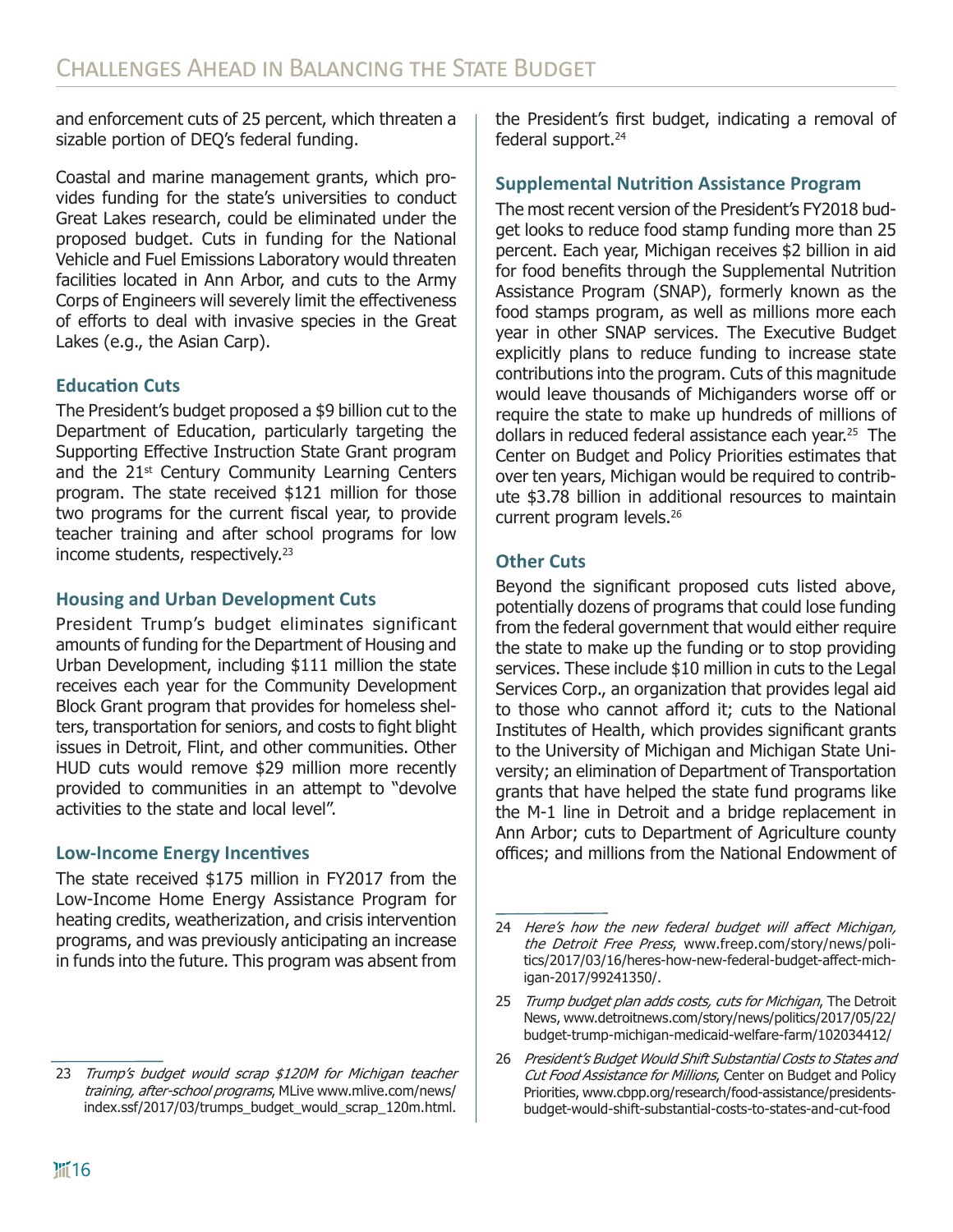the Arts; National Endowment for the Humanities; the Corporation for Public Broadcasting; Meals on Wheels; and the Institute of Museum and Library Sciences.<sup>27</sup>

#### **The Cumulative Federal Impact**

The potential for widespread cuts to federal programs and funding in the state should be a cause of concern for state policymakers. The new healthcare legislation, whatever form it ends up taking, will have an impact on the budget in billions of dollars. If the full range of recommended reductions occurs, billions of dollars per year in funding for programs operating in Michigan will be cut. While the state would not be required to replace each program, or even fund them at their current rate, these cuts would drastically alter service provision in the state, forcing the legislature to make very important and possibly difficult decisions about what programs are worth keeping, and how much the state can afford to appropriate to each.

#### Net Outlook

Over the next several years, the combined effect of these budget pressures will force the legislature to make many difficult decisions. Scheduled cost increases and revenue diversions result in a net revenue reduction for the General Fund of more than \$2 billion dollars annually by FY2022, compared to a net diversion of \$220.8 million in FY2015. This has quite a significant impact on overall General Fund revenue; these costs and revenues would represent a 20 percent increase in General Fund revenue. **Chart 10** compares the magnitude of the expected revenue diversions with projected net revenue. This chart shows that the majority of potential increases in General Fund revenues are diverted to other funds, leaving General Fund revenue close to its current levels into the foreseeable future.

In addition to the more than \$2 billion increase in definitive diversions and costs, potential revenue losses from HICA expiring and the removal of the Medicaid MCO Use Tax, and an increase in indigent defense spending through MIDCA grants will add anywhere from an additional \$50 million to more than \$500 million per year by FY2023 (an extension of the HICA sunset would reduce the majority of these costs).

Beyond that, the possibility of federal cuts could see billions of dollars in losses to various programs in the state that will put significant pressure on the state either through increases in costs or the effects of the loss of these programs. The additional possibility of losing federal matching dollars on spending for many of the discretionary programs will amplify the impact of many of the cuts the state could make.

When all possible pieces are accounted for, the total impact could be a diversion of General Fund revenue, increase in spending for existing programs, and decline in federal spending in the state of more than \$5 billion, and these numbers do not account for increases in program spending due to inflationary causes or the rise of other state needs. This leaves a rather large range: from \$2 to \$5 billion in revenue diversions by FY2022, amounts that would equal anywhere between 20 and 45 percent of projected General Fund revenue. Even at the lower values using legislated state changes, this is a significant siphon on General Fund revenue that state policymakers need to keep an eye out for when making new appropriation decisions.

<sup>27</sup> Trump budget cuts would hit Michigan cultural groups hard, Crain's Detroit www.crainsdetroit.com/article/20170316/ NEWS/170319882/trump-budget-cuts-would-hit-michigancultural-groups-hard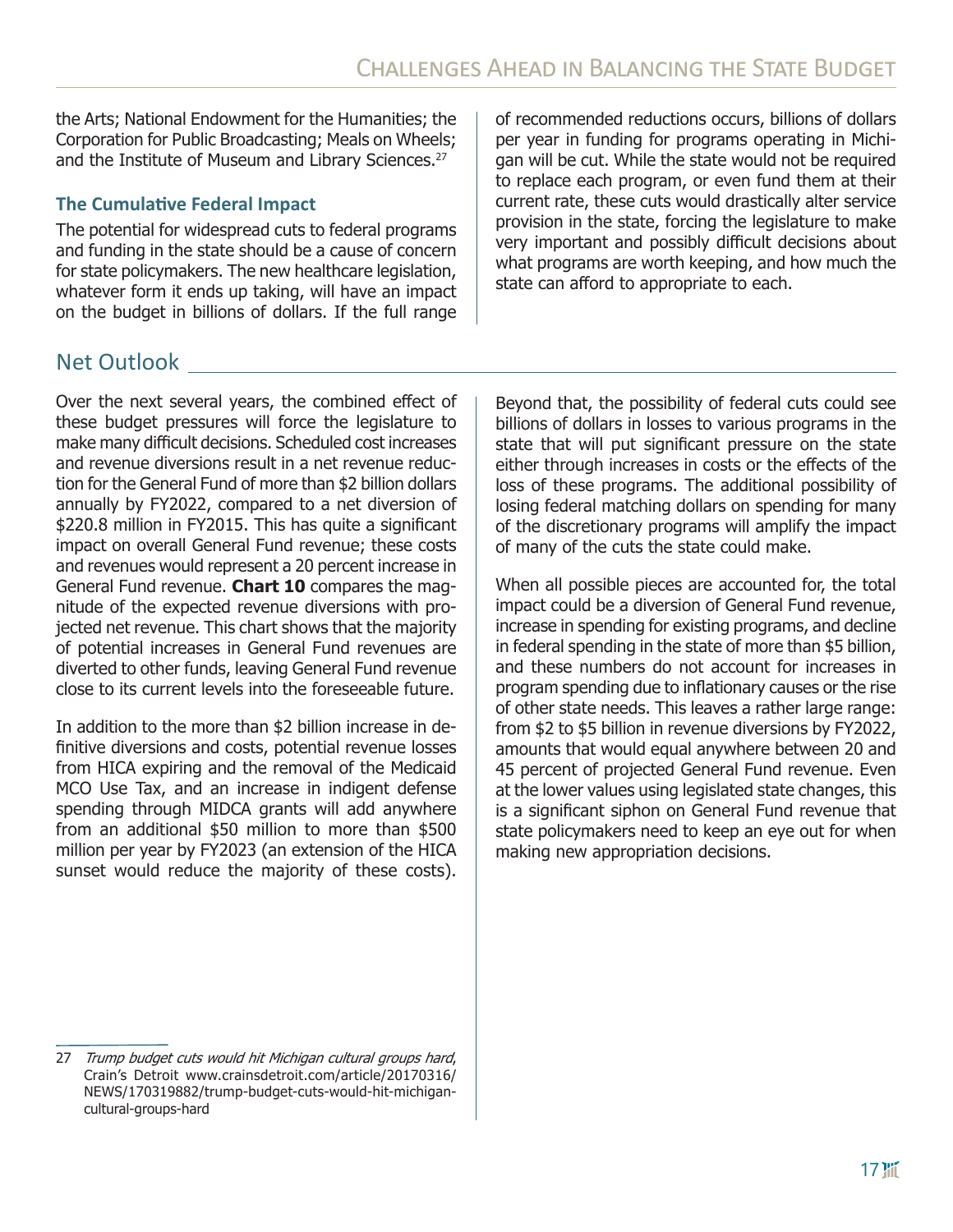

**Chart 10**  Projected General Fund Revenue and Diversions, FY2015-FY2021

Sources: House Fiscal Agency, Senate Fiscal Agency, CREC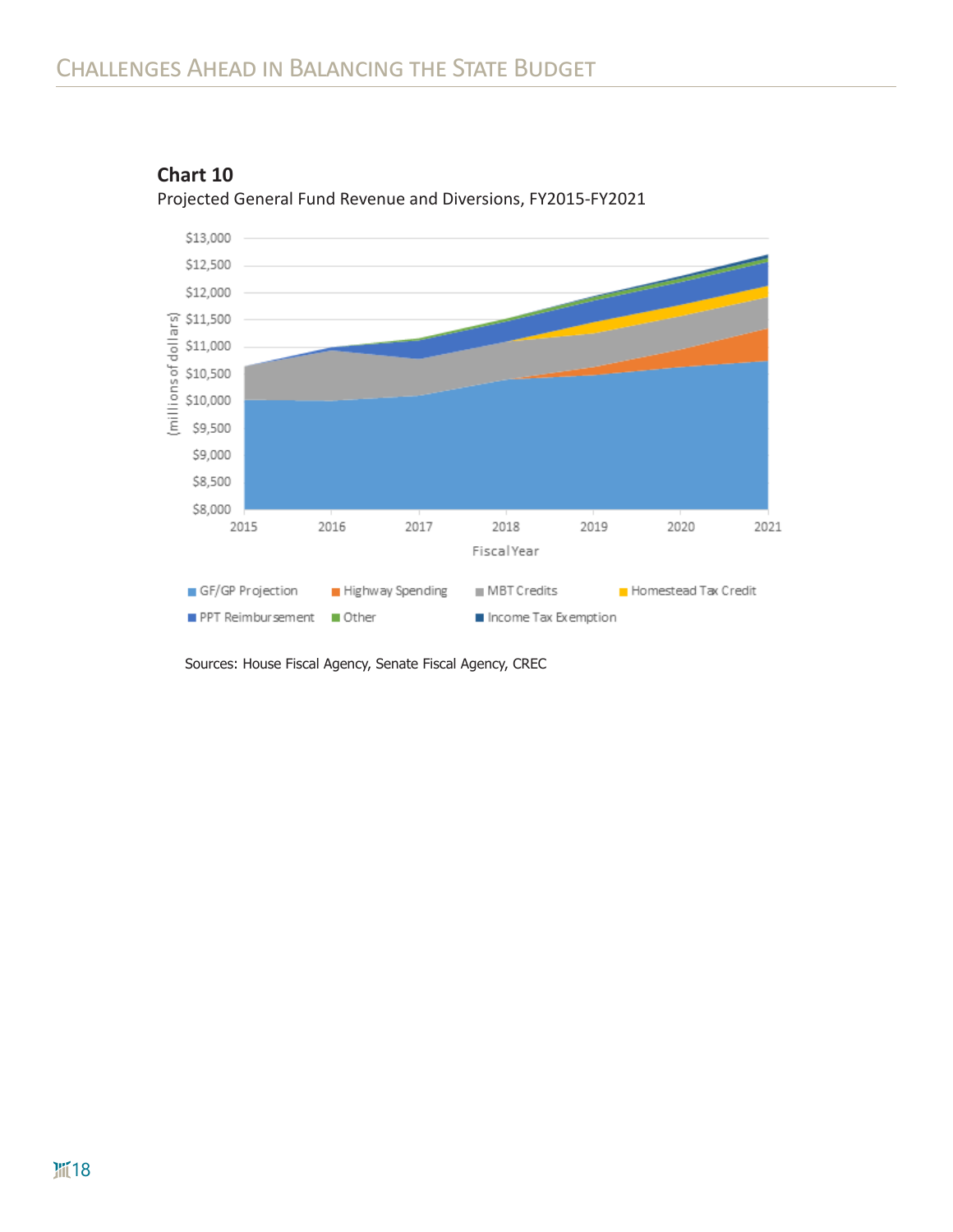| ect of Revenue Diversions and Healthy Michigan Plan, FY2015-2023 |  |
|------------------------------------------------------------------|--|
|                                                                  |  |
|                                                                  |  |
|                                                                  |  |
|                                                                  |  |
|                                                                  |  |
| ŋ<br>ļ                                                           |  |
| in millions of dollar                                            |  |

|                             | 2015  | 2016                                    | 2017     | 2018     | 2019      | 2020       | 2021       | 2022                                                                                                | 2023       |
|-----------------------------|-------|-----------------------------------------|----------|----------|-----------|------------|------------|-----------------------------------------------------------------------------------------------------|------------|
| <b>MBT Credits</b>          |       | $$-617.8$ $$-924.8$ $$-671.3$ $$-695.6$ |          |          | $$-619.1$ | $$ -613.5$ | $$ -575.2$ | $$ -78.1$                                                                                           | $$ -589.2$ |
| Transportation Package      |       |                                         |          |          | $-150.0$  | $-325.0$   | $-600.0$   | $-600.0$                                                                                            | $-600.0$   |
| Homestead Tax Credit        |       |                                         |          |          | $-205.8$  | $-205.8$   | $-205.8$   | $-214.0$                                                                                            | $-218.3$   |
| <b>PPT Reimbursement</b>    |       | -59.7                                   | $-347.9$ | $-374.9$ | $-397.9$  | 421.9      | -442.4     | -469.7                                                                                              | 492.8      |
| <b>Income Tax Exemption</b> |       |                                         |          |          | $-18.3$   | $-42.7$    | $-67.1$    | $-91.5$                                                                                             | $-115.9$   |
| Healthy Michigan Plan       | 397.0 | 409.0                                   | 281.0    | 183.0    | 150.0)    | 64.0       | 13.0       | 13.0                                                                                                | 13.0       |
| <b>Other Costs</b>          |       |                                         | $-37.3$  | $-50.7$  | $-63.4$   | $-65.7$    | $-68.1$    | $-70.7$                                                                                             | $-73.3$    |
| <b>Total</b>                |       |                                         |          |          |           |            |            | $$-220.8$ $$-575.5$ $$-775.5$ $$-938.2$ $$-1,304.5$ $$-1,610.6$ $$-1,945.6$ $$-2,011.0$ $$-2,076.5$ |            |

Sources: House Fiscal Agency, Senate Fiscal Agency, CREC Sources: House Fiscal Agency, Senate Fiscal Agency, CREC

### Challenges Ahead in Balancing the State Budget